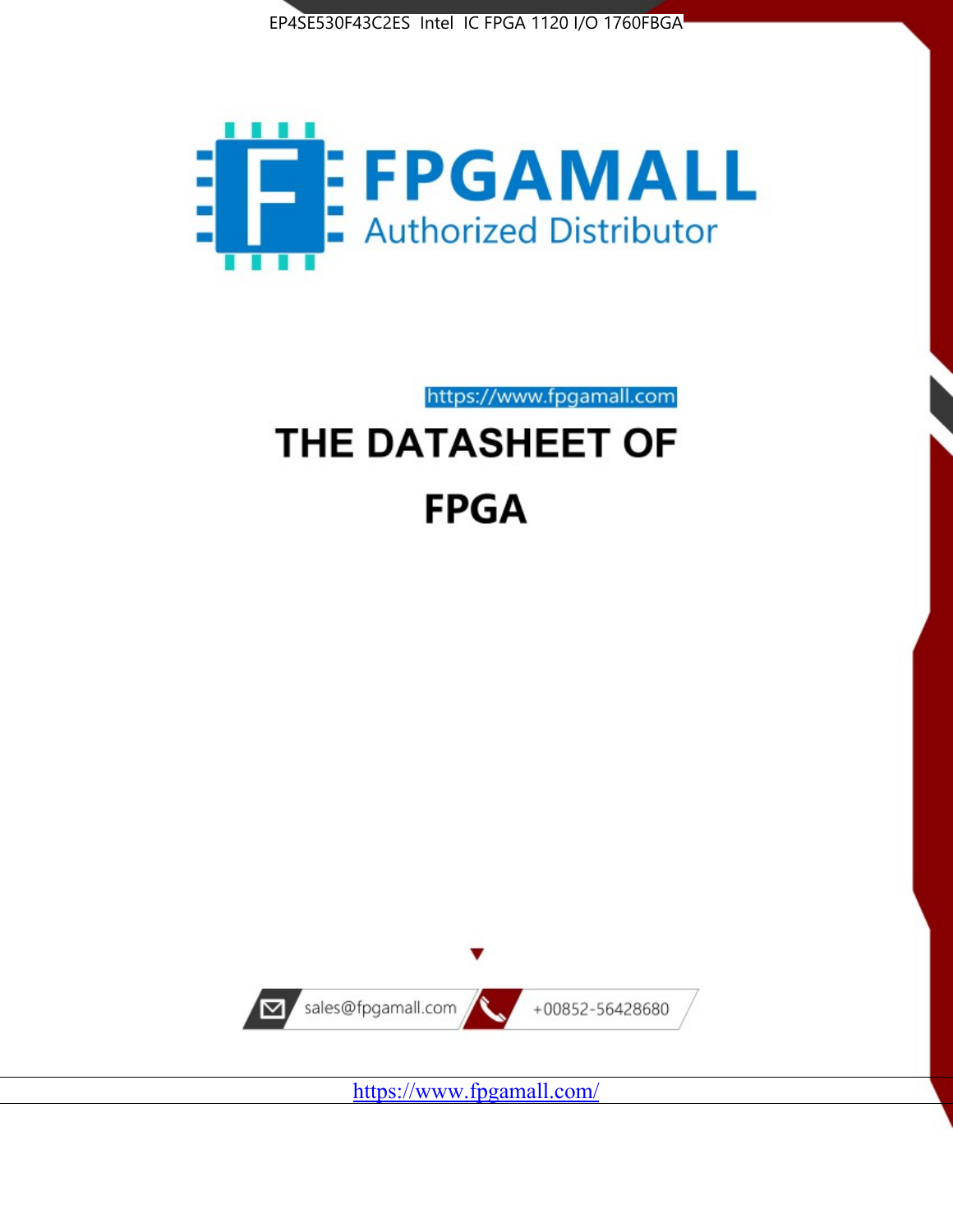EP4SE530F43C2ES Intel IC FPGA 1120 I/O 1760FBGA



# **1. Overview for the Stratix IV Device Family**

**SIV51001-3.5**

Altera® Stratix® IV FPGAs deliver a breakthrough level of system bandwidth and power efficiency for high-end applications, allowing you to innovate without compromise. Stratix IV FPGAs are based on the Taiwan Semiconductor Manufacturing Company (TSMC) 40-nm process technology and surpass all other high-end FPGAs, with the highest logic density, most transceivers, and lowest power requirements.

The Stratix IV device family contains three optimized variants to meet different application requirements:

- Stratix IV E (Enhanced) FPGAs—up to 813,050 logic elements (LEs), 33,294 kilobits (Kb) RAM, and 1,288 18 x 18 bit multipliers
- Stratix IV GX transceiver FPGAs—up to 531,200 LEs, 27,376 Kb RAM, 1,288 18 x 18-bit multipliers, and 48 full-duplex clock data recovery (CDR)-based transceivers at up to 8.5 Gbps
- Stratix IV GT—up to 531,200 LEs, 27,376 Kb RAM, 1,288 18 x 18-bit multipliers, and 48 full-duplex CDR-based transceivers at up to 11.3 Gbps

The complete Altera high-end solution includes the lowest risk, lowest total cost path to volume using HardCopy® IV ASICs for all the family variants, a comprehensive portfolio of application solutions customized for end-markets, and the industry leading Quartus® II software to increase productivity and performance.

For information about upcoming Stratix IV device features, refer to the *Upcoming [Stratix IV Device Features](http://www.altera.com/literature/hb/stratix-iv/uf01001.pdf?GSA_pos=2&WT.oss_r=1&WT.oss=upcoming)* document.

f For information about changes to the currently published *Stratix IV Device Handbook*, refer to the *[Addendum to the Stratix IV Device Handbook](http://www.altera.com/literature/hb/stratix-iv/stx4_siv54002.pdf)* chapter.

This chapter contains the following sections:

- "Feature Summary" on page 1–2
- "Architecture Features" on page 1–6
- "Integrated Software Platform" on page 1–19
- "Ordering Information" on page 1–19

@2016 Altera Corporation. All rights reserved. ALTERA, ARRIA, CYCLONE, HARDCOPY, MAX, MEGACORE, NIOS, QUARTUS and STRATIX words and logos are trademarks of Altera Corporation and registered in the U.S. Patent and Trademark



Stratix IV Device Handbook Volume 1 January 2016

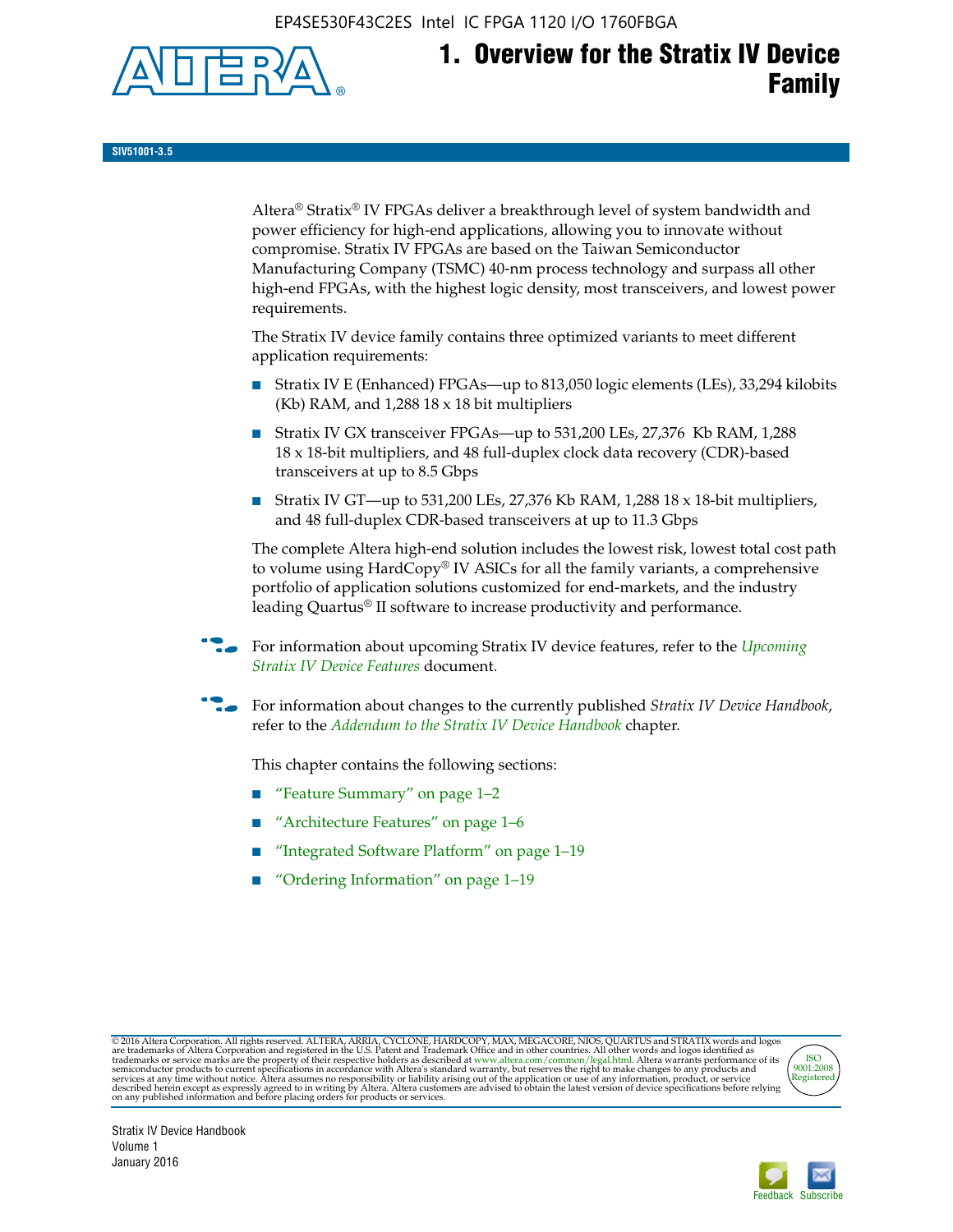# **Feature Summary**

The following list summarizes the Stratix IV device family features:

- Up to 48 full-duplex CDR-based transceivers in Stratix IV GX and GT devices supporting data rates up to 8.5 Gbps and 11.3 Gbps, respectively
- Dedicated circuitry to support physical layer functionality for popular serial protocols, such as PCI Express (PCIe) (PIPE) Gen1 and Gen2, Gbps Ethernet (GbE), Serial RapidIO, SONET/SDH, XAUI/HiGig, (OIF) CEI-6G, SD/HD/3G-SDI, Fibre Channel, SFI-5, and Interlaken
- Complete PCIe protocol solution with embedded PCIe hard IP blocks that implement PHY-MAC layer, Data Link layer, and Transaction layer functionality

**For more information, refer to the** *[IP Compiler for PCI Express User Guide](http://www.altera.com/literature/ug/ug_pci_express.pdf)***.** 

- Programmable transmitter pre-emphasis and receiver equalization circuitry to compensate for frequency-dependent losses in the physical medium
- Typical physical medium attachment (PMA) power consumption of 100 mW at 3.125 Gbps and 135 mW at 6.375 Gbps per channel
- 72,600 to 813,050 equivalent LEs per device
- 7,370 to 33,294 Kb of enhanced TriMatrix memory consisting of three RAM block sizes to implement true dual-port memory and FIFO buffers
- High-speed digital signal processing (DSP) blocks configurable as 9 x 9-bit,  $12 \times 12$ -bit,  $18 \times 18$ -bit, and  $36 \times 36$ -bit full-precision multipliers at up to 600 MHz
- Up to 16 global clocks (GCLK), 88 regional clocks (RCLK), and 132 periphery clocks (PCLK) per device
- Programmable power technology that minimizes power while maximizing device performance
- Up to 1,120 user I/O pins arranged in 24 modular I/O banks that support a wide range of single-ended and differential I/O standards
- Support for high-speed external memory interfaces including DDR, DDR2, DDR3 SDRAM, RLDRAM II, QDR II, and QDR II+ SRAM on up to 24 modular I/O banks
- High-speed LVDS I/O support with serializer/deserializer (SERDES), dynamic phase alignment (DPA), and soft-CDR circuitry at data rates up to 1.6 Gbps
- Support for source-synchronous bus standards, including SGMII, GbE, SPI-4 Phase 2 (POS-PHY Level 4), SFI-4.1, XSBI, UTOPIA IV, NPSI, and CSIX-L1
- Pinouts for Stratix IV E devices designed to allow migration of designs from Stratix III to Stratix IV E with minimal PCB impact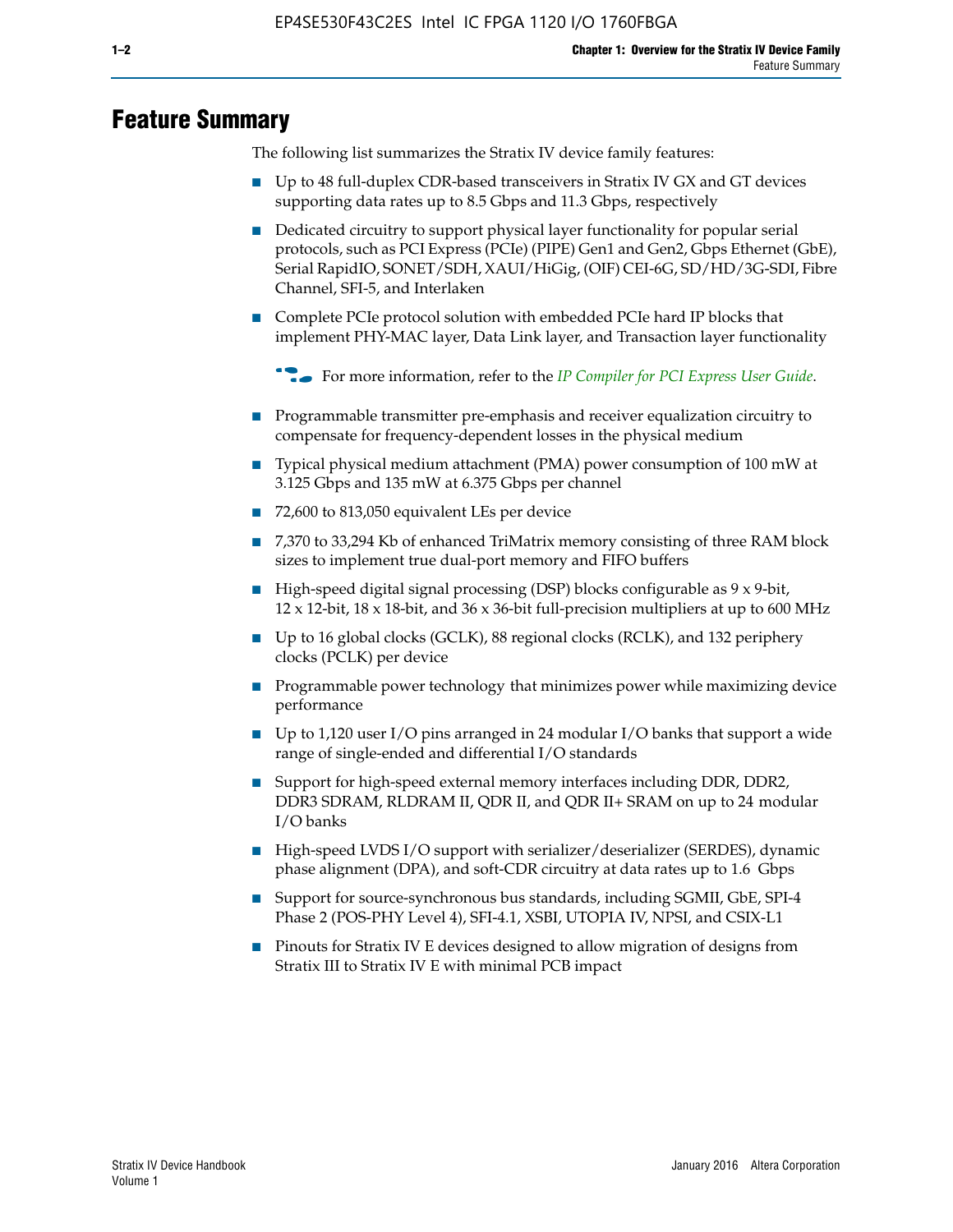# **Stratix IV GX Devices**

Stratix IV GX devices provide up to 48 full-duplex CDR-based transceiver channels per device:

- Thirty-two out of the 48 transceiver channels have dedicated physical coding sublayer (PCS) and physical medium attachment (PMA) circuitry and support data rates between 600 Mbps and 8.5 Gbps
- The remaining 16 transceiver channels have dedicated PMA-only circuitry and support data rates between 600 Mbps and 6.5 Gbps
- **1 The actual number of transceiver channels per device varies with device selection. For** more information about the exact transceiver count in each device, refer to Table 1–1 on page 1–11.
- 1 For more information about transceiver architecture, refer to the *[Transceiver](http://www.altera.com/literature/hb/stratix-iv/stx4_siv52001.pdf)  [Architecture in Stratix IV Devices](http://www.altera.com/literature/hb/stratix-iv/stx4_siv52001.pdf)* chapter.

Figure 1–1 shows a high-level Stratix IV GX chip view.

#### **Figure 1–1. Stratix IV GX Chip View** *(1)*



#### **Note to Figure 1–1:**

(1) Resource counts vary with device selection, package selection, or both.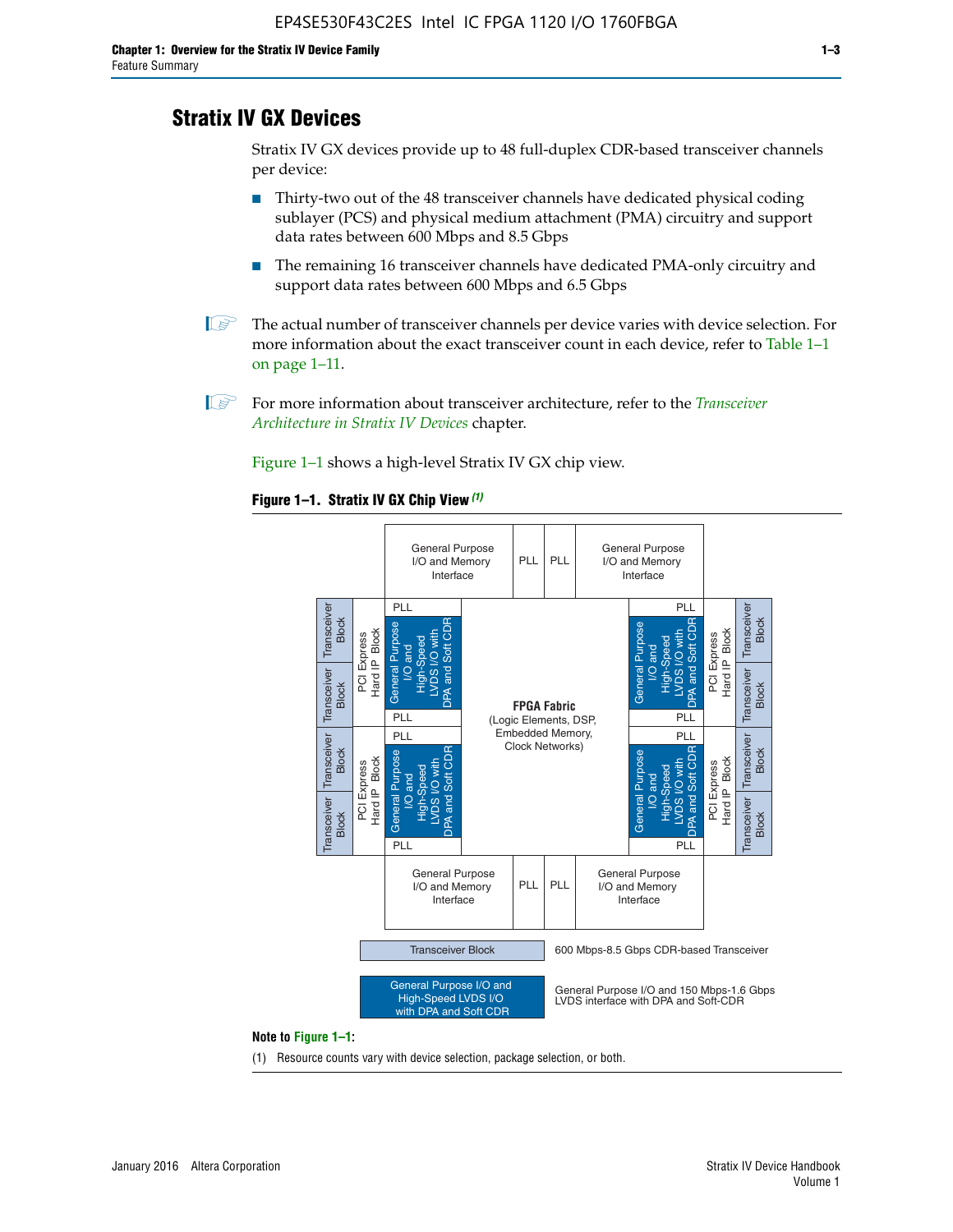# **Stratix IV E Device**

Stratix IV E devices provide an excellent solution for applications that do not require high-speed CDR-based transceivers, but are logic, user I/O, or memory intensive.

Figure 1–2 shows a high-level Stratix IV E chip view.

#### **Figure 1–2. Stratix IV E Chip View** *(1)*



#### **Note to Figure 1–2:**

(1) Resource counts vary with device selection, package selection, or both.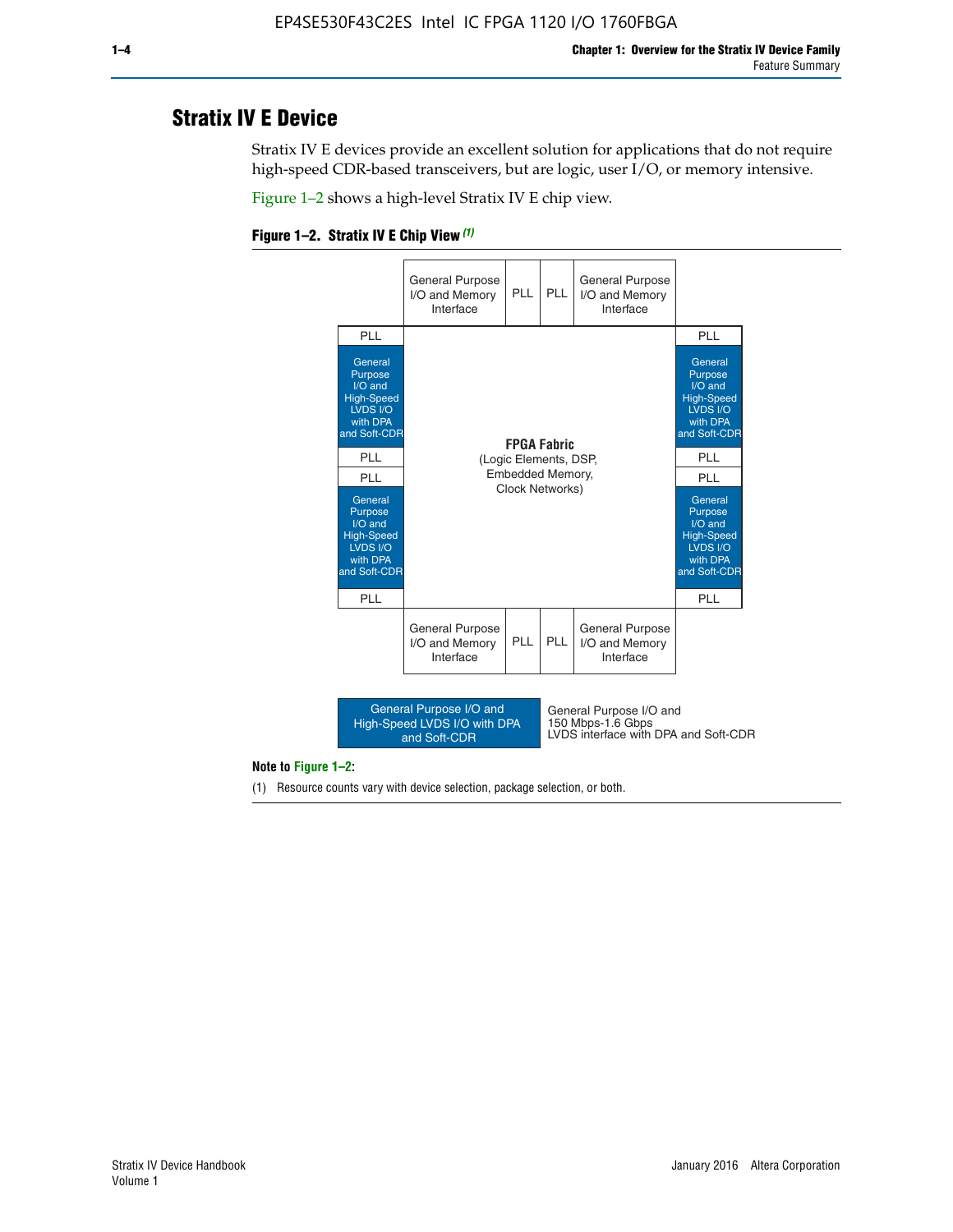# **Stratix IV GT Devices**

Stratix IV GT devices provide up to 48 CDR-based transceiver channels per device:

- Thirty-two out of the 48 transceiver channels have dedicated PCS and PMA circuitry and support data rates between 600 Mbps and 11.3 Gbps
- The remaining 16 transceiver channels have dedicated PMA-only circuitry and support data rates between 600 Mbps and 6.5 Gbps
- **1** The actual number of transceiver channels per device varies with device selection. For more information about the exact transceiver count in each device, refer to Table 1–7 on page 1–16.
- $\mathbb{I}$  For more information about Stratix IV GT devices and transceiver architecture, refer to the *[Transceiver Architecture in Stratix IV Devices](http://www.altera.com/literature/hb/stratix-iv/stx4_siv52001.pdf)* chapter.

Figure 1–3 shows a high-level Stratix IV GT chip view.

#### **Figure 1–3. Stratix IV GT Chip View** *(1)*



#### **Note to Figure 1–3:**

(1) Resource counts vary with device selection, package selection, or both.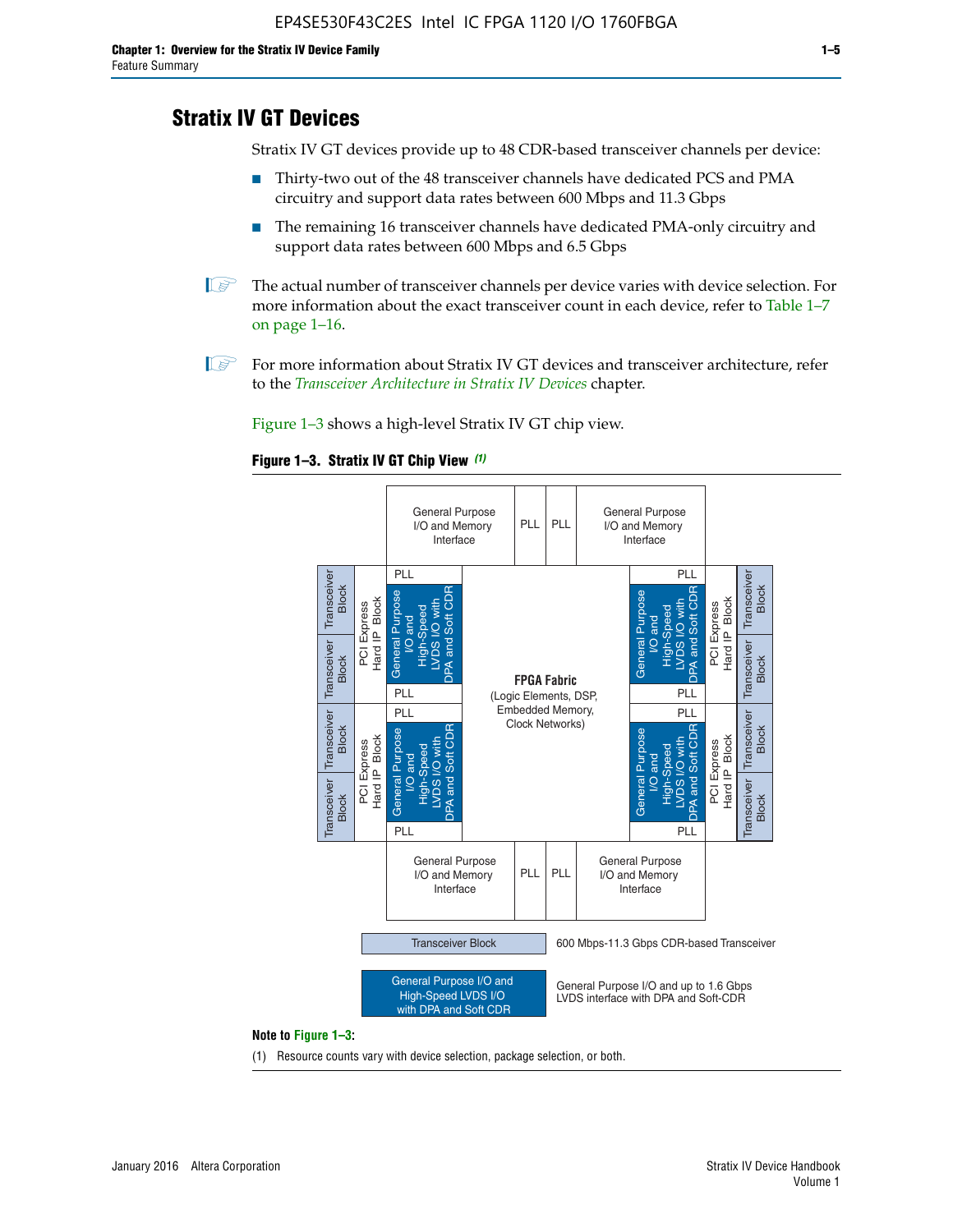# **Architecture Features**

The Stratix IV device family features are divided into high-speed transceiver features and FPGA fabric and I/O features.

# **High-Speed Transceiver Features**

The following sections describe high-speed transceiver features for Stratix IV GX and GT devices.

## **Highest Aggregate Data Bandwidth**

Up to 48 full-duplex transceiver channels supporting data rates up to 8.5 Gbps in Stratix IV GX devices and up to 11.3 Gbps in Stratix IV GT devices.

# **Wide Range of Protocol Support**

Physical layer support for the following serial protocols:

- Stratix IV GX—PCIe Gen1 and Gen2, GbE, Serial RapidIO, SONET/SDH, XAUI/HiGig, (OIF) CEI-6G, SD/HD/3G-SDI, Fibre Channel, SFI-5, GPON, SAS/SATA, HyperTransport 1.0 and 3.0, and Interlaken
- Stratix IV GT—40G/100G Ethernet, SFI-S, Interlaken, SFI-5.1, Serial RapidIO, SONET/SDH, XAUI/HiGig, (OIF) CEI-6G, 3G-SDI, and Fibre Channel
- Extremely flexible and easy-to-configure transceiver data path to implement proprietary protocols
- PCIe Support
	- Complete PCIe Gen1 and Gen2 protocol stack solution compliant to PCI Express base specification 2.0 that includes PHY-MAC, Data Link, and transaction layer circuitry embedded in PCI Express hard IP blocks
	- **For more information, refer to the [PCI Express Compiler User Guide](http://www.altera.com/literature/ug/ug_pci_express.pdf).**
	- Root complex and end-point applications
	- $x1, x4,$  and  $x8$  lane configurations
	- PIPE 2.0-compliant interface
	- Embedded circuitry to switch between Gen1 and Gen2 data rates
	- Built-in circuitry for electrical idle generation and detection, receiver detect, power state transitions, lane reversal, and polarity inversion
	- 8B/10B encoder and decoder, receiver synchronization state machine, and ± 300 parts per million (ppm) clock compensation circuitry
	- Transaction layer support for up to two virtual channels (VCs)

 $\mathbb{I}$  The high-speed transceiver features apply only to Stratix IV GX and Stratix IV GT devices.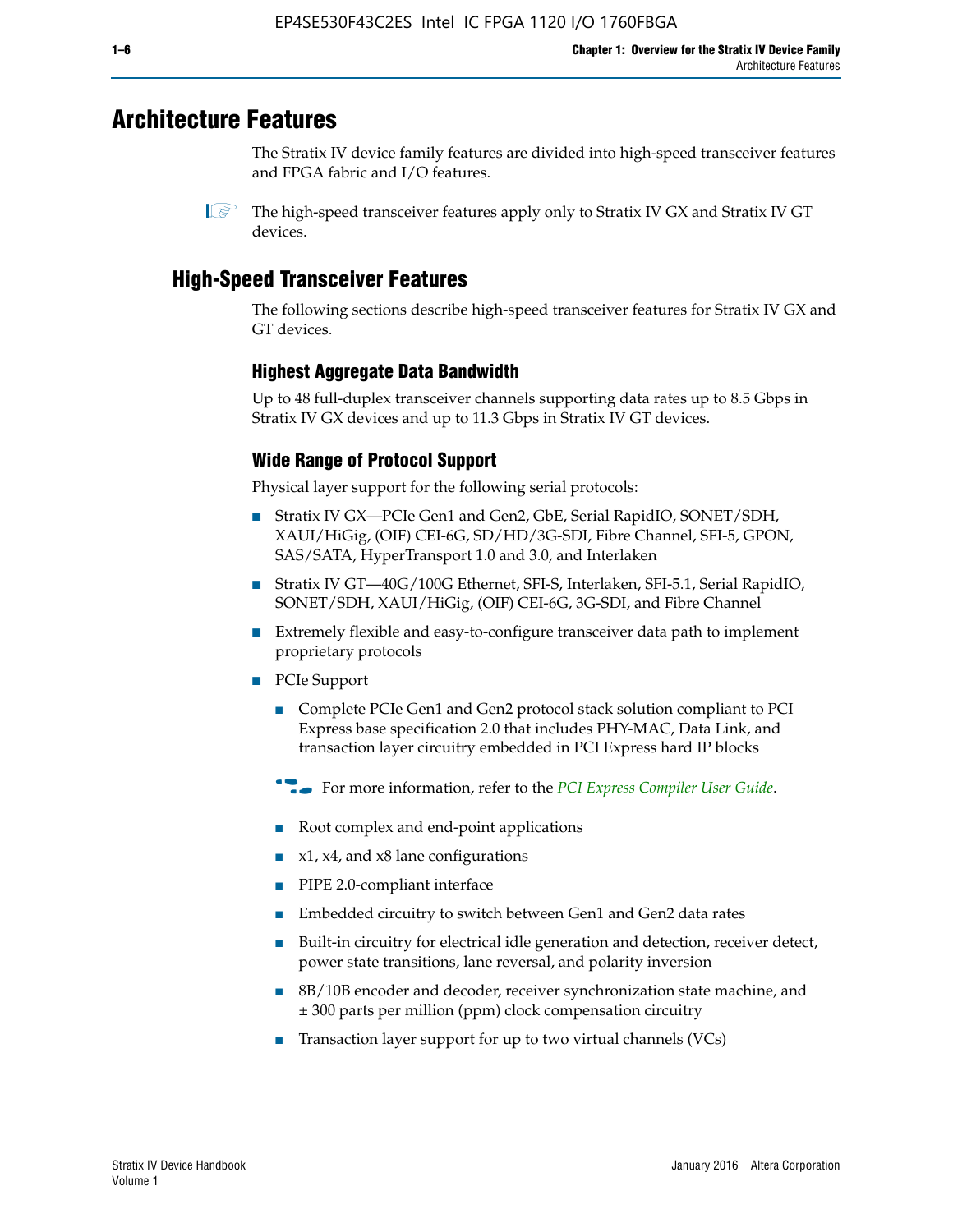- XAUI/HiGig Support
	- Compliant to IEEE802.3ae specification
	- **■** Embedded state machine circuitry to convert XGMII idle code groups  $(|11|)$ to and from idle ordered sets  $(|A|, |K|, |R|)$  at the transmitter and receiver, respectively
	- 8B/10B encoder and decoder, receiver synchronization state machine, lane deskew, and  $\pm 100$  ppm clock compensation circuitry
- GbE Support
	- Compliant to IEEE802.3-2005 specification
	- Automatic idle ordered set  $(111/112/1)$  generation at the transmitter, depending on the current running disparity
	- 8B/10B encoder and decoder, receiver synchronization state machine, and ± 100 ppm clock compensation circuitry
- Support for other protocol features such as MSB-to-LSB transmission in SONET/SDH configuration and spread-spectrum clocking in PCIe configurations

#### **Diagnostic Features**

- Serial loopback from the transmitter serializer to the receiver CDR for transceiver PCS and PMA diagnostics
- Reverse serial loopback pre- and post-CDR to transmitter buffer for physical link diagnostics
- Loopback master and slave capability in PCI Express hard IP blocks
- **For more information, refer to the** *[PCI Express Compiler User Guide](http://www.altera.com/literature/ug/ug_pci_express.pdf)***.**

### **Signal Integrity**

Stratix IV devices simplify the challenge of signal integrity through a number of chip, package, and board-level enhancements to enable efficient high-speed data transfer into and out of the device. These enhancements include:

- Programmable 3-tap transmitter pre-emphasis with up to 8,192 pre-emphasis levels to compensate for pre-cursor and post-cursor inter-symbol interference (ISI)
- Up to 900% boost capability on the first pre-emphasis post-tap
- User-controlled and adaptive 4-stage receiver equalization with up to 16 dB of high-frequency gain
- On-die power supply regulators for transmitter and receiver phase-locked loop (PLL) charge pump and voltage controlled oscillator (VCO) for superior noise immunity
- On-package and on-chip power supply decoupling to satisfy transient current requirements at higher frequencies, thereby reducing the need for on-board decoupling capacitors
- Calibration circuitry for transmitter and receiver on-chip termination (OCT) resistors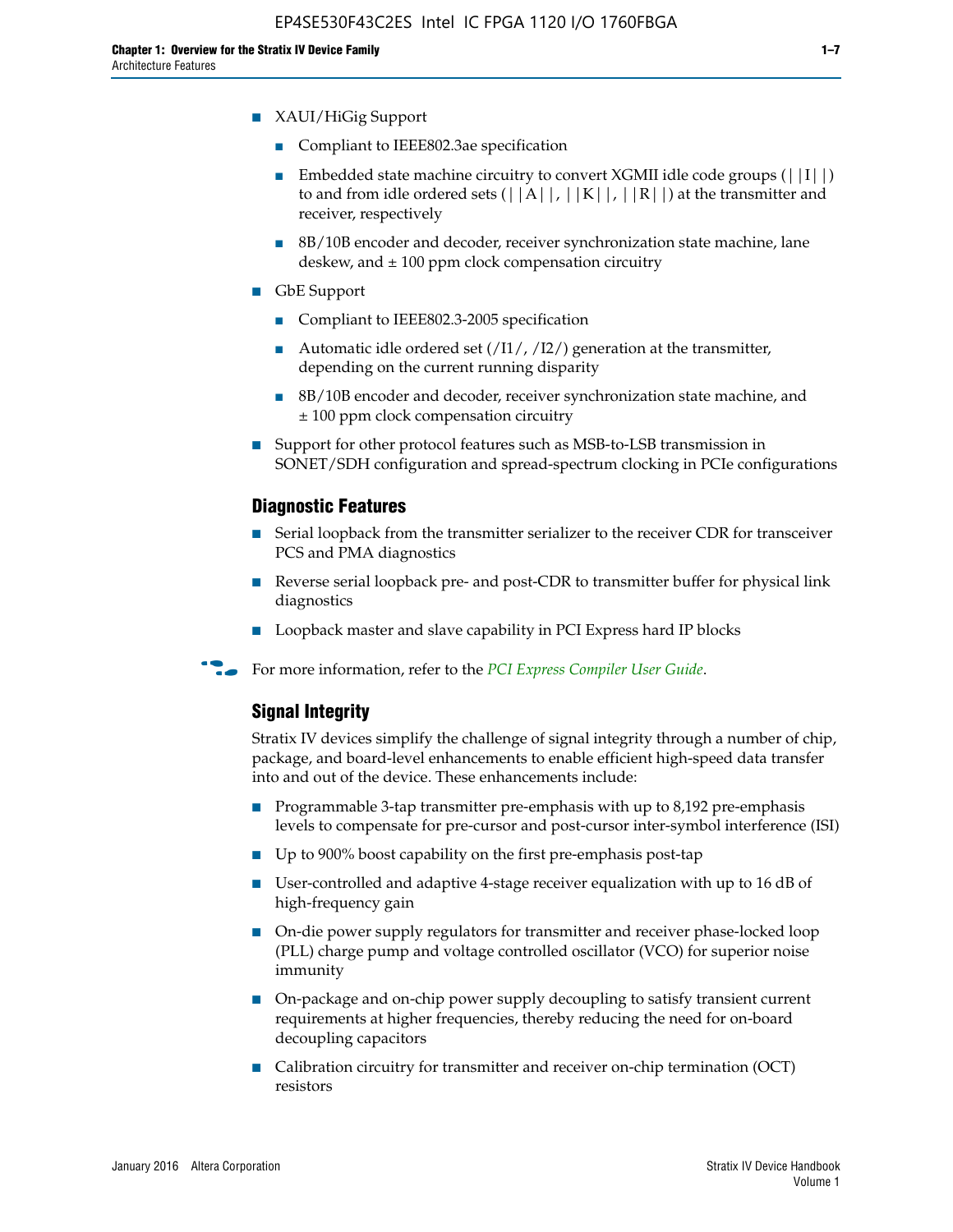# **FPGA Fabric and I/O Features**

The following sections describe the Stratix IV FPGA fabric and I/O features.

## **Device Core Features**

- Up to 531,200 LEs in Stratix IV GX and GT devices and up to 813,050 LEs in Stratix IV E devices, efficiently packed in unique and innovative adaptive logic modules (ALMs)
- Ten ALMs per logic array block (LAB) deliver faster performance, improved logic utilization, and optimized routing
- Programmable power technology, including a variety of process, circuit, and architecture optimizations and innovations
- Programmable power technology available to select power-driven compilation options for reduced static power consumption

## **Embedded Memory**

- TriMatrix embedded memory architecture provides three different memory block sizes to efficiently address the needs of diversified FPGA designs:
	- 640-bit MLAB
	- 9-Kb M9K
	- 144-Kb M144K
- Up to 33,294 Kb of embedded memory operating at up to 600 MHz
- Each memory block is independently configurable to be a single- or dual-port RAM, FIFO, ROM, or shift register

# **Digital Signal Processing (DSP) Blocks**

- Flexible DSP blocks configurable as  $9 \times 9$ -bit,  $12 \times 12$ -bit,  $18 \times 18$ -bit, and  $36 \times 36$ -bit full-precision multipliers at up to 600 MHz with rounding and saturation capabilities
- Faster operation due to fully pipelined architecture and built-in addition, subtraction, and accumulation units to combine multiplication results
- Optimally designed to support advanced features such as adaptive filtering, barrel shifters, and finite and infinite impulse response (FIR and IIR) filters

#### **Clock Networks**

- Up to 16 global clocks and 88 regional clocks optimally routed to meet the maximum performance of 800 MHz
- Up to 112 and 132 periphery clocks in Stratix IV GX and Stratix IV E devices, respectively
- Up to 66 (16 GCLK + 22 RCLK + 28 PCLK) clock networks per device quadrant in Stratix IV GX and Stratix IV GT devices
- Up to 71 (16 GCLK + 22 RCLK + 33 PCLK) clock networks per device quadrant in Stratix IV E devices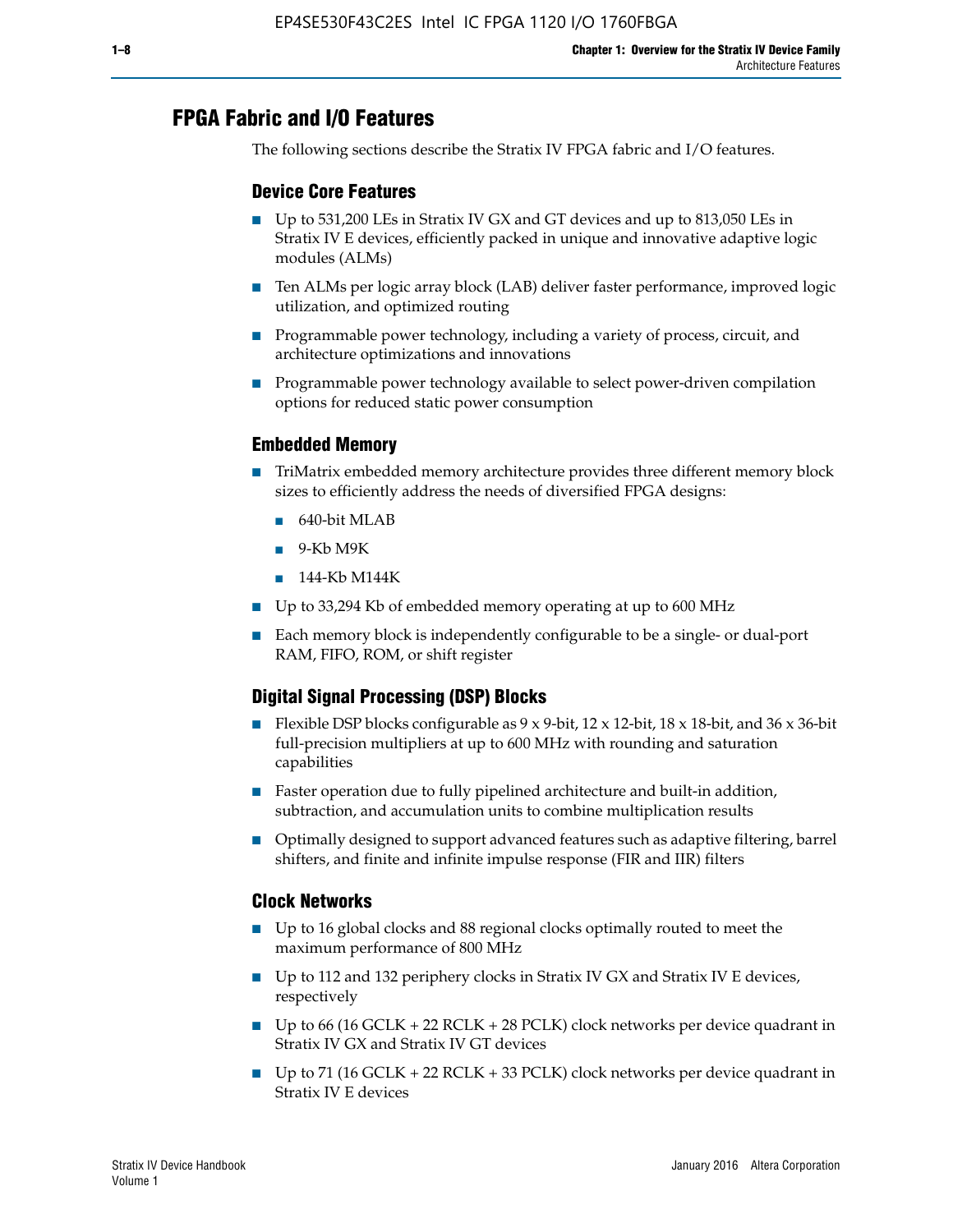# **PLLs**

- Three to 12 PLLs per device supporting spread-spectrum input tracking, programmable bandwidth, clock switchover, dynamic reconfiguration, and delay compensation
- On-chip PLL power supply regulators to minimize noise coupling

## **I/O Features**

- Sixteen to 24 modular I/O banks per device with 24 to 48 I/Os per bank designed and packaged for optimal simultaneous switching noise (SSN) performance and migration capability
- Support for a wide range of industry I/O standards, including single-ended (LVTTL/CMOS/PCI/PCIX), differential (LVDS/mini-LVDS/RSDS), voltage-referenced single-ended and differential (SSTL/HSTL Class I/II) I/O standards
- **O**n-chip series  $(R_S)$  and on-chip parallel  $(R_T)$  termination with auto-calibration for single-ended I/Os and on-chip differential  $(R_D)$  termination for differential I/Os
- Programmable output drive strength, slew rate control, bus hold, and weak pull-up capability for single-ended I/Os
- User I/O:GND: $V_{CC}$  ratio of 8:1:1 to reduce loop inductance in the package—PCB interface
- **■** Programmable transmitter differential output voltage ( $V_{OD}$ ) and pre-emphasis for high-speed LVDS I/O

#### **High-Speed Differential I/O with DPA and Soft-CDR**

- Dedicated circuitry on the left and right sides of the device to support differential links at data rates from 150 Mbps to 1.6 Gbps
- Up to 98 differential SERDES in Stratix IV GX devices, up to 132 differential SERDES in Stratix IV E devices, and up to 47 differential SERDES in Stratix IV GT devices
- DPA circuitry at the receiver automatically compensates for channel-to-channel and channel-to-clock skew in source synchronous interfaces
- Soft-CDR circuitry at the receiver allows implementation of asynchronous serial interfaces with embedded clocks at up to 1.6 Gbps data rate (SGMII and GbE)

#### **External Memory Interfaces**

- Support for existing and emerging memory interface standards such as DDR SDRAM, DDR2 SDRAM, DDR3 SDRAM, QDRII SRAM, QDRII+ SRAM, and RLDRAM II
- DDR3 up to 1,067 Mbps/533 MHz
- Programmable DQ group widths of 4 to 36 bits (includes parity bits)
- Dynamic OCT, trace mismatch compensation, read-write leveling, and half-rate register capabilities provide a robust external memory interface solution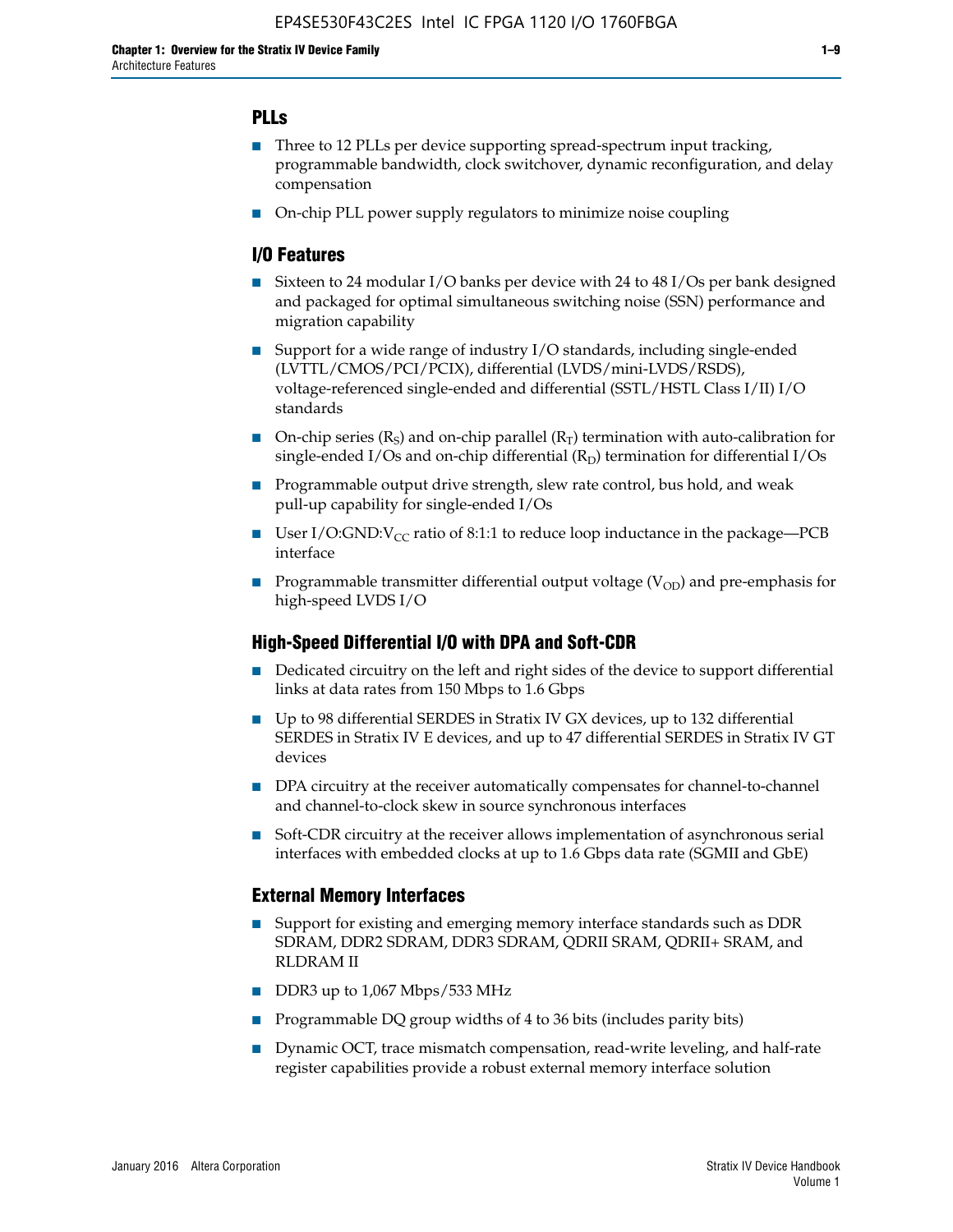## **System Integration**

- All Stratix IV devices support hot socketing
- Four configuration modes:
	- Passive Serial (PS)
	- Fast Passive Parallel (FPP)
	- Fast Active Serial (FAS)
	- JTAG configuration
- Ability to perform remote system upgrades
- 256-bit advanced encryption standard (AES) encryption of configuration bits protects your design against copying, reverse engineering, and tampering
- Built-in soft error detection for configuration RAM cells
- For more information about how to connect the PLL, external memory interfaces,  $I/O$ , high-speed differential I/O, power, and the JTAG pins to PCB, refer to the *[Stratix IV GX and Stratix IV E Device Family Pin Connection Guidelines](http://www.altera.com/literature/dp/stratix4/PCG-01005.pdf)* and the *[Stratix IV GT Device Family Pin Connection Guidelines](http://www.altera.com/literature/dp/stratix4/PCG-01006.pdf)*.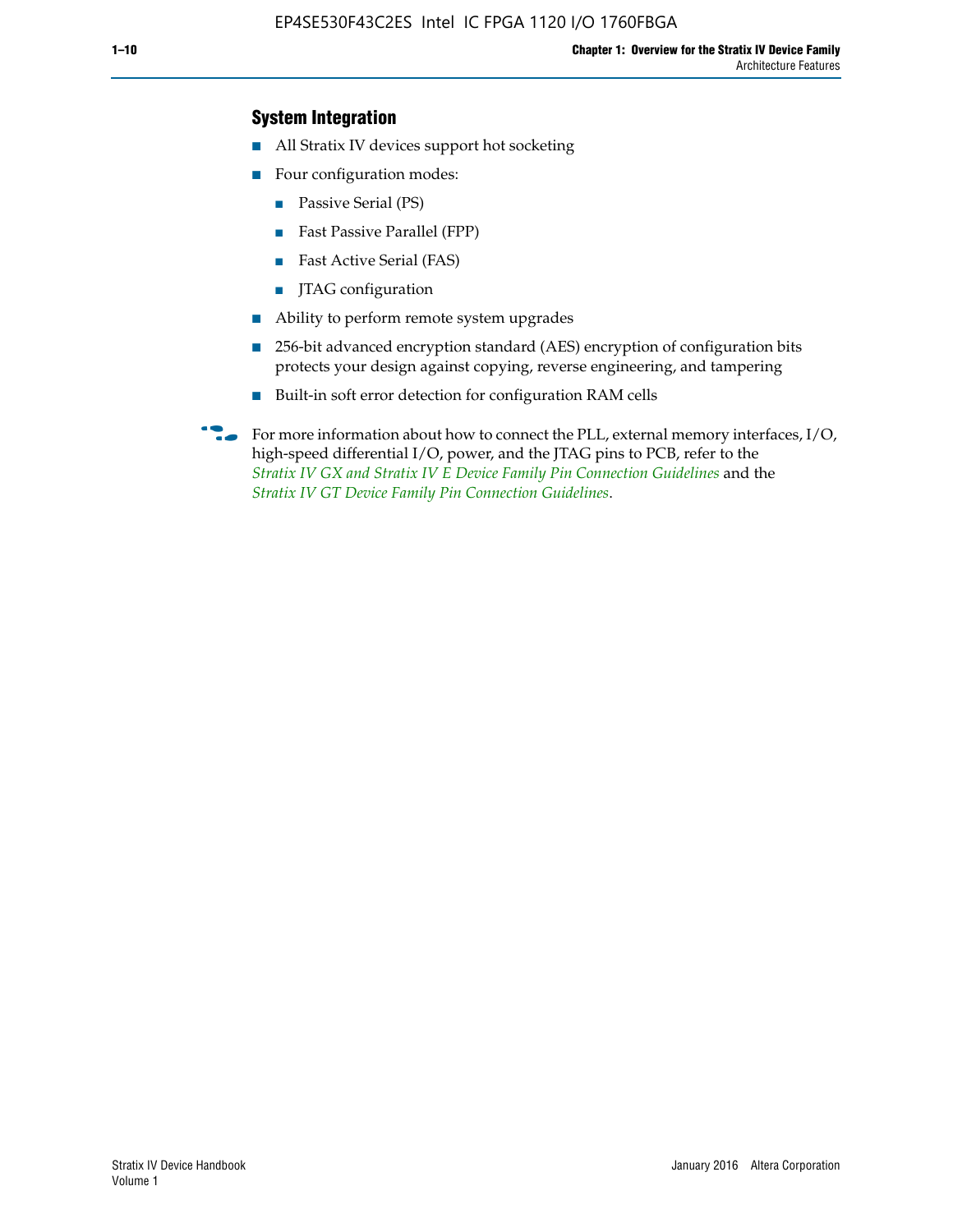#### Table 1–1 lists the Stratix IV GX device features.

# **Table 1–1. Stratix IV GX Device Features (Part 1 of 2)**

| <b>Feature</b>                                                       | EP4SGX70     |                               |      | <b>EP4SGX110</b>  |                   |      | <b>EP4SGX180</b>                |                |       |                                 | <b>EP4SGX230</b>              |                |                                   |                   |                | <b>EP4SGX290</b>         |                          |       |                |                          |                                |                | <b>EP4SGX360</b> |       |                |       | <b>EP4SGX530</b> |
|----------------------------------------------------------------------|--------------|-------------------------------|------|-------------------|-------------------|------|---------------------------------|----------------|-------|---------------------------------|-------------------------------|----------------|-----------------------------------|-------------------|----------------|--------------------------|--------------------------|-------|----------------|--------------------------|--------------------------------|----------------|------------------|-------|----------------|-------|------------------|
| <b>Package</b><br><b>Option</b>                                      | F780         | F1152                         | F780 | F1152             |                   | F780 | F1152                           |                | F1517 | F780                            | F1152                         |                | F1517                             | F780              | F1152          |                          | F1517                    | F1760 | F1932          | F780                     | F1152                          |                | F1517            | F1760 | F1932          | F1760 | F1932            |
| <b>ALMs</b>                                                          | 29,040       |                               |      | 42,240            |                   |      | 70,300                          |                |       |                                 | 91,200                        |                |                                   |                   |                | 116,480                  |                          |       |                |                          |                                | 141,440        |                  |       |                |       | 212,480          |
| LEs                                                                  | 72,600       |                               |      | 105,600           |                   |      | 175,750                         |                |       |                                 | 228,000                       |                |                                   |                   |                | 291,200                  |                          |       |                |                          |                                |                | 353,600          |       |                |       | 531,200          |
| 0.6 Gbps-<br>8.5 Gbps<br>Transceivers<br>$(PMA + PCs)$<br>(1)        | —            | 16                            |      | $\hspace{0.05cm}$ | 16                | —    | $\hspace{0.1mm}-\hspace{0.1mm}$ | 16             | 24    | $\hspace{0.1mm}-\hspace{0.1mm}$ | $\overbrace{\phantom{aaaaa}}$ | 16             | 24                                | $\hspace{0.05cm}$ |                | 16                       | 24                       | 24    | 32             |                          | $\overbrace{\phantom{aaaaa}}$  | 16             | 24               | 24    | 32             | 24    | 32               |
| 0.6 Gbps-<br>6.5 Gbps<br><b>Transceivers</b><br>$(PMA + PCs)$<br>(1) | 8            | $\overbrace{\phantom{aaaaa}}$ | 8    | 16                | $\qquad \qquad -$ | 8    | 16                              | -              | —     | 8                               | 16                            | —              | $\overbrace{\phantom{123221111}}$ | 16                | 16             | $\overline{\phantom{0}}$ | $\overline{\phantom{0}}$ |       |                | 16                       | 16                             | —              |                  |       |                |       |                  |
| PMA-only<br>CMU<br>Channels<br>$(0.6$ Gbps-<br>6.5 Gbps)             |              | 8                             |      |                   | 8                 |      | —                               | 8              | 12    |                                 | $\overline{\phantom{m}}$      | 8              | 12                                | $\hspace{0.05cm}$ | -              | 8                        | 12                       | 12    | 16             |                          | $\qquad \qquad \longleftarrow$ | 8              | 12               | 12    | 16             | 12    | 16               |
| PCI Express<br>hard IP<br><b>Blocks</b>                              | $\mathbf{1}$ | $\overline{c}$                | -1   | $\overline{2}$    |                   | 1    |                                 | $\overline{2}$ |       | $\mathbf{1}$                    |                               | $\overline{c}$ |                                   |                   |                | $\overline{c}$           |                          |       | $\overline{4}$ |                          |                                | $\overline{c}$ |                  |       | $\overline{4}$ | 4     |                  |
| High-Speed<br><b>LVDS</b><br>SERDES (up<br>to 1.6 Gbps)<br>(4)       | 28           | 56                            | 28   | 28                | 56                | 28   | 44                              |                | 88    | 28                              | 44                            |                | 88                                | —                 | 44             |                          | 88                       | 88    | 98             |                          | 44                             |                | 88               | 88    | 98             | 88    | 98               |
| SPI-4.2 Links                                                        | $\mathbf{1}$ |                               |      | 1                 |                   | 1    | $\overline{c}$                  |                | 4     | 1                               | $\overline{2}$                |                | 4                                 | —                 | $\overline{c}$ |                          |                          | 4     |                | $\overline{\phantom{0}}$ | 2                              |                |                  | 4     |                |       | 4                |

Architecture Features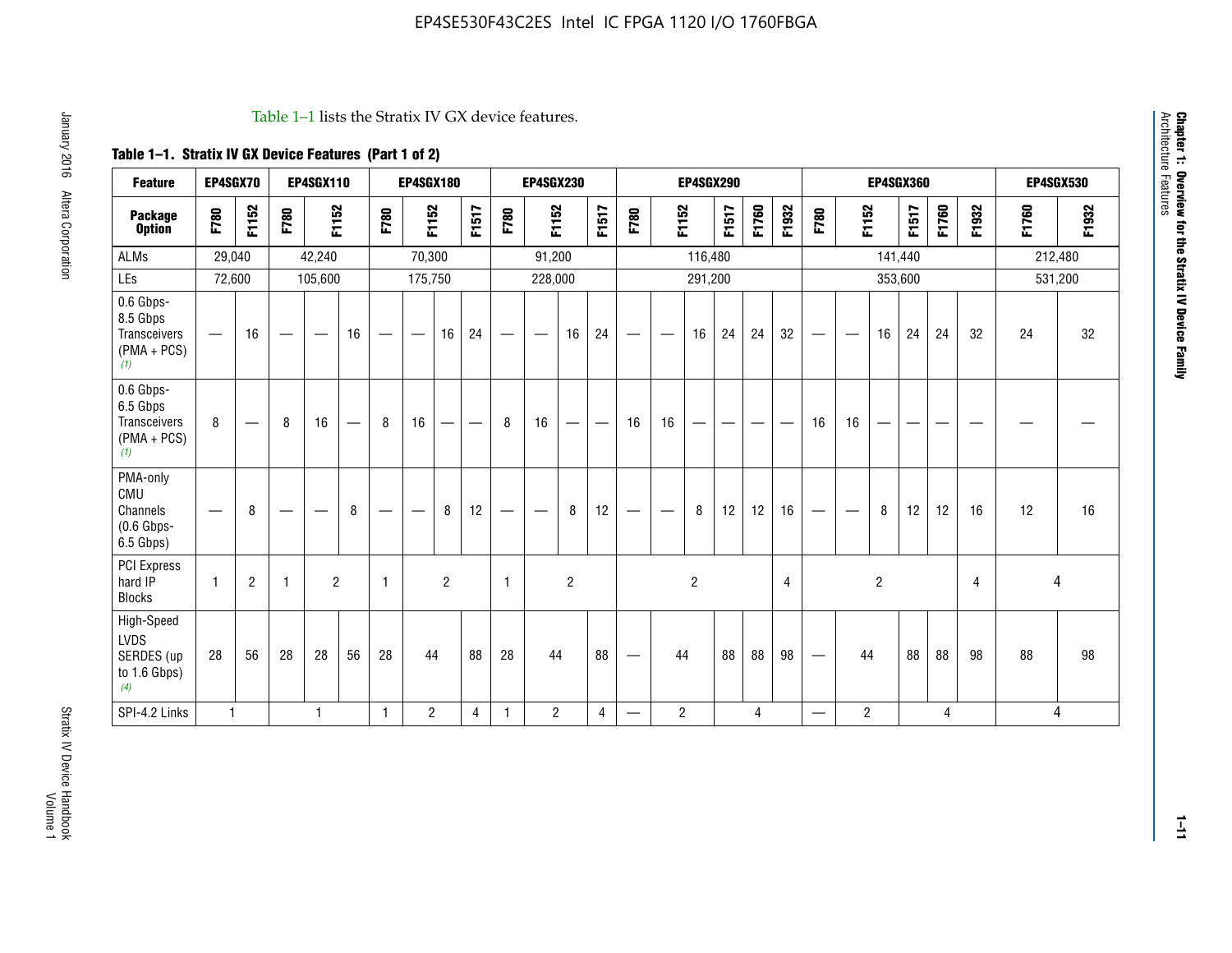**Table 1–1. Stratix IV GX Device Features (Part 2 of 2)**

| <b>Feature</b>                                       | EP4SGX70                |                        |                             | <b>EP4SGX110</b>            |                      |                             | EP4SGX180                 |                                 |                        |                             | <b>EP4SGX230</b>            |                      |                      |                            |                             | <b>EP4SGX290</b>       |                      |                      |                        |                             |                             |                        | EP4SGX360             |                      |                        | EP4SGX530         |                 |
|------------------------------------------------------|-------------------------|------------------------|-----------------------------|-----------------------------|----------------------|-----------------------------|---------------------------|---------------------------------|------------------------|-----------------------------|-----------------------------|----------------------|----------------------|----------------------------|-----------------------------|------------------------|----------------------|----------------------|------------------------|-----------------------------|-----------------------------|------------------------|-----------------------|----------------------|------------------------|-------------------|-----------------|
| <b>Package</b><br><b>Option</b>                      | <b>F780</b>             | F1152                  | F780                        | F1152                       |                      | F780                        | F1152                     |                                 | F1517                  | F780                        | F1152                       |                      | F1517                | F780                       | F1152                       |                        | F1517                | F1760                | F1932                  | F780                        | F1152                       |                        | F1517                 | F1760                | F1932                  | F1760             | F1932           |
| <b>M9K Blocks</b><br>(256x)<br>36 bits)              | 462                     |                        |                             | 660                         |                      |                             | 950                       |                                 |                        |                             | 1,235                       |                      |                      |                            |                             | 936                    |                      |                      |                        |                             |                             | 1,248                  |                       |                      |                        |                   | 1,280           |
| M144K<br><b>Blocks</b><br>(2048 x<br>72 bits)        | 16                      |                        |                             | 16                          |                      |                             | 20                        |                                 |                        |                             | 22                          |                      |                      |                            |                             | 36                     |                      |                      |                        |                             |                             | 48                     |                       |                      |                        | 64                |                 |
| <b>Total Memory</b><br>(MLAB+M9K<br>+M144K) Kb       | 7,370                   |                        |                             | 9,564                       |                      |                             | 13,627                    |                                 |                        |                             | 17,133                      |                      |                      |                            |                             | 17,248                 |                      |                      |                        |                             |                             | 22,564                 |                       |                      |                        | 27,376            |                 |
| Embedded<br><b>Multipliers</b><br>$18 \times 18$ (2) | 384                     |                        |                             | 512                         |                      |                             | 920                       |                                 |                        |                             | 1,288                       |                      |                      |                            |                             | 832                    |                      |                      |                        |                             |                             | 1,040                  |                       |                      | 1,02<br>4              | 1,024             |                 |
| <b>PLLs</b>                                          | 3                       | $\overline{4}$         | 3                           | 4                           |                      | 3                           | 6                         |                                 | 8                      | 3                           | 6                           |                      | 8                    | 4                          | 6                           |                        | 8                    | 12                   | 12                     | 4                           | 6                           |                        | 8                     | 12                   | 12                     | 12                | 12              |
| User $I/Os$ (3)                                      | 372                     | 488                    | 372                         | 372                         | 48<br>8              | 372                         | 56<br>4                   | 56<br>4                         | 74<br>4                | 372                         | 564                         | 56<br>4              | 74<br>$\overline{4}$ | 289                        | 564                         | 56<br>4                | 74<br>4              | 88<br>0              | 92<br>$\mathbf 0$      | 289                         | 564                         | 56<br>4                | 74<br>4               | 88<br>$\mathbf{0}$   | 920                    | 880               | 920             |
| Speed Grade<br>(fastest to<br>slowest) (5)           | $-2x,$<br>$-3,$<br>$-4$ | $-2,$<br>$-3,$<br>$-4$ | $-2\times$<br>$-3,$<br>$-4$ | $-2\times$<br>$-3,$<br>$-4$ | $-2,$<br>-3,<br>$-4$ | $-2\times$<br>$-3,$<br>$-4$ | $-2$<br>×,<br>$-3,$<br>-4 | $-2$<br>$-3$<br>$\cdot$<br>$-4$ | $-2,$<br>$-3,$<br>$-4$ | $-2\times$<br>$-3,$<br>$-4$ | $-2\times$<br>$-3,$<br>$-4$ | $-2,$<br>-3,<br>$-4$ | $-2,$<br>-3,<br>$-4$ | $-2\times$<br>$-3$<br>$-4$ | $-2\times$<br>$-3,$<br>$-4$ | $-2,$<br>$-3,$<br>$-4$ | $-2,$<br>-3,<br>$-4$ | $-2,$<br>-3,<br>$-4$ | $-2,$<br>$-3,$<br>$-4$ | $-2\times$<br>$-3,$<br>$-4$ | $-2\times$<br>$-3,$<br>$-4$ | $-2,$<br>$-3,$<br>$-4$ | $-2,$<br>$-3$<br>$-4$ | $-2,$<br>-3,<br>$-4$ | $-2,$<br>$-3,$<br>$-4$ | $-2, -3,$<br>$-4$ | $-2, -3,$<br>-4 |

#### **Notes to Table 1–1:**

(1) The total number of transceivers is divided equally between the left and right side of each device, except for the devices in the F780 package. These devices have eight transceiver channels located only on the right side of the device.

- (2) Four multiplier adder mode.
- (3) The user I/Os count from pin-out files includes all general purpose I/O, dedicated clock pins, and dual purpose configuration pins. Transceiver pins and dedicated configuration pins are not included in the pin count.
- (4) Total pairs of high-speed LVDS SERDES take the lowest channel count of  $R_X/T_X$ .
- (5) The difference between the Stratix IV GX devices in the –2 and –2x speed grades is the number of available transceiver channels. The –2 device allows you to use the transceiver CMU blocks as transceiver channels. The –2x device does NOT allow you to use the CMU blocks as transceiver channels. In addition to the reduction of available transceiver channels in the Stratix IV GX –2x device, the data rates in the –2x device are limited to 6.5 Gbps.

January 2016 Altera Corporation

Altera Corporation

January 2016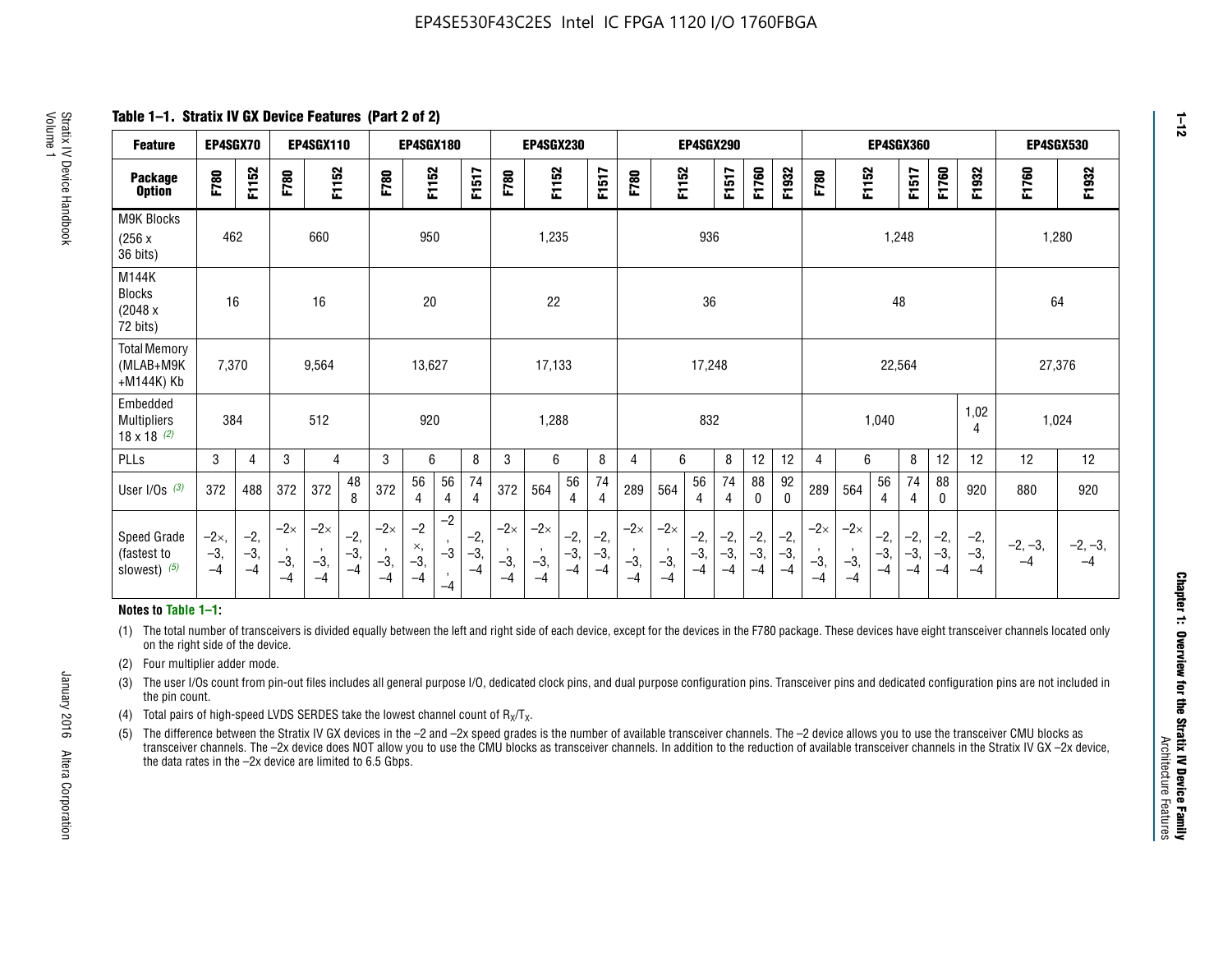Table 1–2 lists the Stratix IV GX device package options.

#### **Table 1–2. Stratix IV GX Device Package Options** *(1)***,** *(2)*

| <b>Device</b> |                  | <b>F780</b><br>(29 mm x 29 mm) $(6)$ | F1152<br>$(35 \, \text{mm} \times 35 \, \text{mm})$<br>(6) |             | <b>F1152</b><br>$(35 \text{ mm} \times 35 \text{ mm})$ $(5)$ , $(7)$ | F1517<br>(40 mm x 40 mm)<br>$(5)$ $(7)$ | <b>F1760</b><br>$(42.5 \text{ mm} \times 42.5 \text{ mm})$<br>(I) | F1932<br>$(45 \, \text{mm} \times 45 \, \text{mm})$<br>(7) |
|---------------|------------------|--------------------------------------|------------------------------------------------------------|-------------|----------------------------------------------------------------------|-----------------------------------------|-------------------------------------------------------------------|------------------------------------------------------------|
| EP4SGX70      | <b>DF29</b>      |                                      |                                                            | <b>HF35</b> |                                                                      |                                         |                                                                   |                                                            |
| EP4SGX110     | <b>DF29</b>      |                                      | FF35                                                       | <b>HF35</b> |                                                                      |                                         |                                                                   |                                                            |
| EP4SGX180     | DF <sub>29</sub> |                                      | FF35                                                       |             | <b>HF35</b>                                                          | KF40                                    |                                                                   |                                                            |
| EP4SGX230     | DF <sub>29</sub> |                                      | FF35                                                       |             | <b>HF35</b>                                                          | KF40                                    |                                                                   |                                                            |
| EP4SGX290     |                  | FH29 $(3)$                           | FF35                                                       |             | <b>HF35</b>                                                          | KF40                                    | KF43                                                              | <b>NF45</b>                                                |
| EP4SGX360     |                  | FH29 (3)                             | FF35                                                       |             | <b>HF35</b>                                                          | KF40                                    | KF43                                                              | <b>NF45</b>                                                |
| EP4SGX530     |                  |                                      |                                                            |             | HH35 $(4)$                                                           | KH40 (4)                                | KF43                                                              | <b>NF45</b>                                                |

#### **Notes to Table 1–2:**

(1) Device packages in the same column and marked under the same arrow sign have vertical migration capability.

(2) Use the Pin Migration Viewer in the Pin Planner to verify the pin migration compatibility when migrating devices. For more information, refer to *[I/O Management](http://www.altera.com/literature/hb/qts/qts_qii52013.pdf)* in the *Quartus II Handbook, Volume 2*.

(3) The 780-pin EP4SGX290 and EP4SGX360 devices are available only in 33 mm x 33 mm Hybrid flip chip package.

(4) The 1152-pin and 1517-pin EP4SGX530 devices are available only in 42.5 mm x 42.5 mm Hybrid flip chip packages.

(5) When migrating between hybrid and flip chip packages, there is an additional keep-out area. For more information, refer to the *[Package Information Datasheet for Altera Devices](http://www.altera.com/literature/ds/dspkg.pdf)*.

(6) Devices listed in this column are available in –2x, –3, and –4 speed grades. These devices do not have on-package decoupling capacitors.

(7) Devices listed in this column are available in –2, –3, and –4 speed grades. These devices have on-package decoupling capacitors. For more information about on-package decoupling capacitor value in each device, refer to Table 1–3.

 $\mathbb{L}$ s On-package decoupling reduces the need for on-board or PCB decoupling capacitors by satisfying the transient current requirements at higher frequencies. The *[Power Delivery Network](http://www.altera.com/literature/ug/pdn_tool_stxiv.zip)* design tool for Stratix IV devices accounts for the on-package decoupling and reflects the reduced requirements for PCB decoupling capacitors.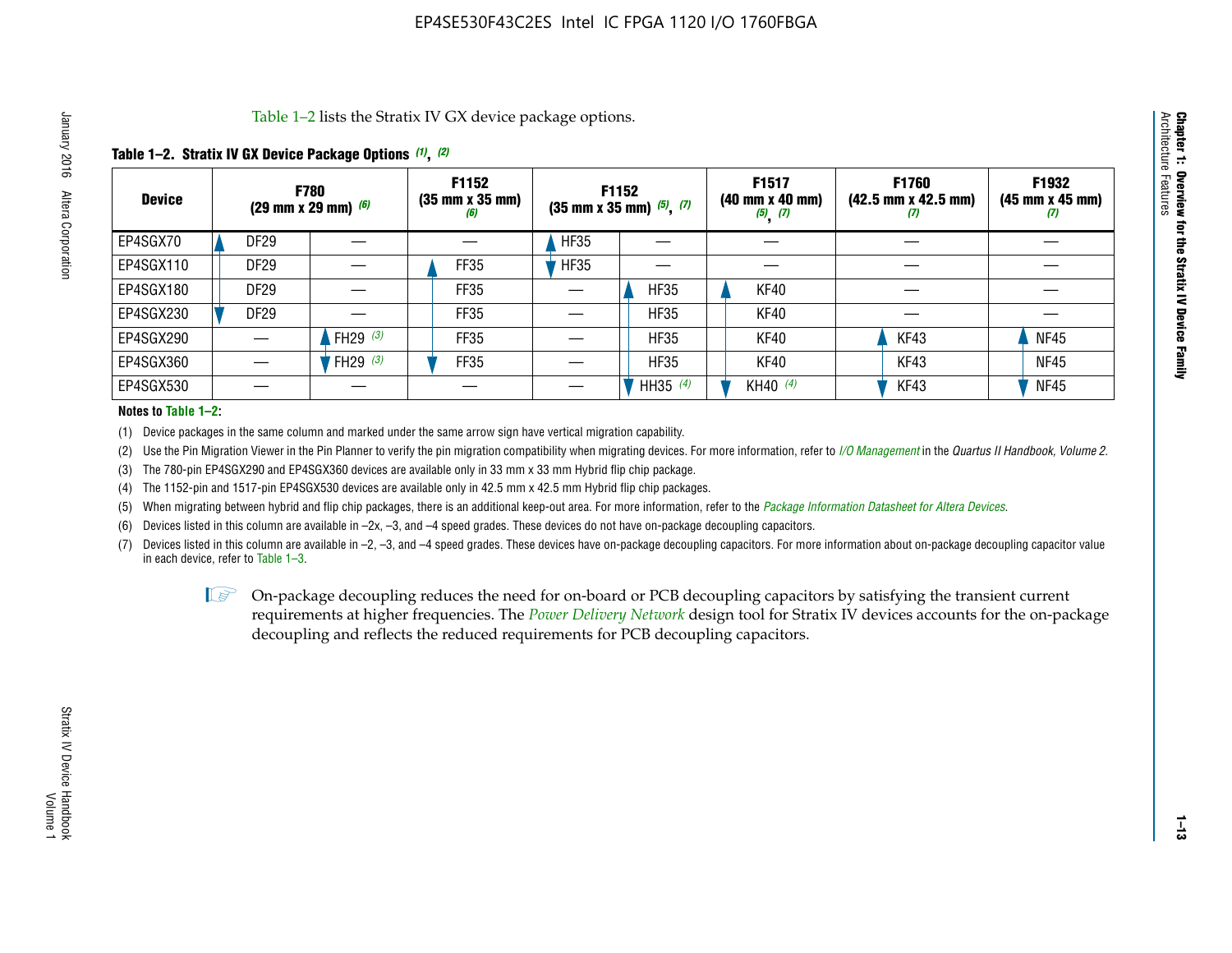|  |  | Table 1-3. Stratix IV GX Device On-Package Decoupling Information (1) |  |  |
|--|--|-----------------------------------------------------------------------|--|--|
|--|--|-----------------------------------------------------------------------|--|--|

| <b>Ordering Information</b> |                     | $V_{cc}$                            | V <sub>CCIO</sub>    | V <sub>CCL_GXB</sub>         | $V_{\texttt{CCA}\_\textsf{L/R}}$ | V <sub>CCT</sub> and V <sub>CCR</sub> (Shared)   |
|-----------------------------|---------------------|-------------------------------------|----------------------|------------------------------|----------------------------------|--------------------------------------------------|
| EP4SGX70                    | <b>HF35</b>         | $2\times1$ uF + $2\times470$ nF     | 10nF per bank $(2)$  | 100nF per transceiver block  | 100 <sub>n</sub> F               | $1\times470$ nF + $1\times47$ nF per side        |
| EP4SGX110                   | <b>HF35</b>         | $2\times1$ uF + $2\times470$ nF     | 10nF per bank $(2)$  | 100nF per transceiver block  | 100 <sub>n</sub> F               | $1\times470$ nF + $1\times47$ nF per side        |
| EP4SGX180                   | <b>HF35</b><br>KF40 | $2\times1$ uF + $2\times470$ nF     | 10nF per bank $(2)$  | 100nF per transceiver block  | 100 <sub>n</sub> F               | $1\times470$ nF + $1\times47$ nF per side        |
| EP4SGX230                   | <b>HF35</b><br>KF40 | $2 \times 1$ uF + $2 \times 470$ nF | 10 nF per bank $(2)$ | 100 nF per transceiver block | 100 nF                           | $1 \times 470$ nF + $1 \times 47$ nF<br>per side |
|                             | <b>HF35</b>         |                                     |                      |                              |                                  |                                                  |
| EP4SGX290                   | KF40<br>KF43        | $4\times1$ uF + $4\times470$ nF     | 10 nF per bank $(2)$ | 100 nF per transceiver block | 100 <sub>n</sub> F               | $1 \times 470$ nF + $1 \times 47$ nF<br>per side |
|                             | <b>NF45</b>         |                                     |                      |                              |                                  |                                                  |
|                             | <b>HF35</b>         |                                     |                      |                              |                                  |                                                  |
| EP4SGX360                   | KF40                | $4 \times 1$ uF + $4 \times 470$ nF | 10 nF per bank $(2)$ | 100 nF per transceiver block | 100 nF                           | $1 \times 470$ nF + $1 \times 47$ nF             |
|                             | KF43                |                                     |                      |                              |                                  | per side                                         |
|                             | <b>NF45</b>         |                                     |                      |                              |                                  |                                                  |
|                             | <b>HH35</b>         |                                     |                      |                              |                                  |                                                  |
|                             | KH40                |                                     |                      |                              |                                  | $1 \times 470$ nF + $1 \times 47$ nF             |
| EP4SGX530                   | KF43                | $4\times1$ uF + $4\times470$ nF     | 10 nF per bank $(2)$ | 100 nF per transceiver block | 100 nF                           | per side                                         |
|                             | <b>NF45</b>         |                                     |                      |                              |                                  |                                                  |

**Notes to Table 1–3:**

(1) Table 1-3 refers to production devices on-package decoupling. For more information about decoupling design of engineering sample (ES) devices, contact [Altera Technical Support](http://mysupport.altera.com/eservice/login.asp).

(2) For I/O banks  $3(*)$ ,  $4(*)$ ,  $7(*)$ , and  $8(*)$  only. There is no OPD for I/O bank  $1(*)$ ,  $2(*)$ ,  $5(*)$ , and  $6(*)$ .

**1–14**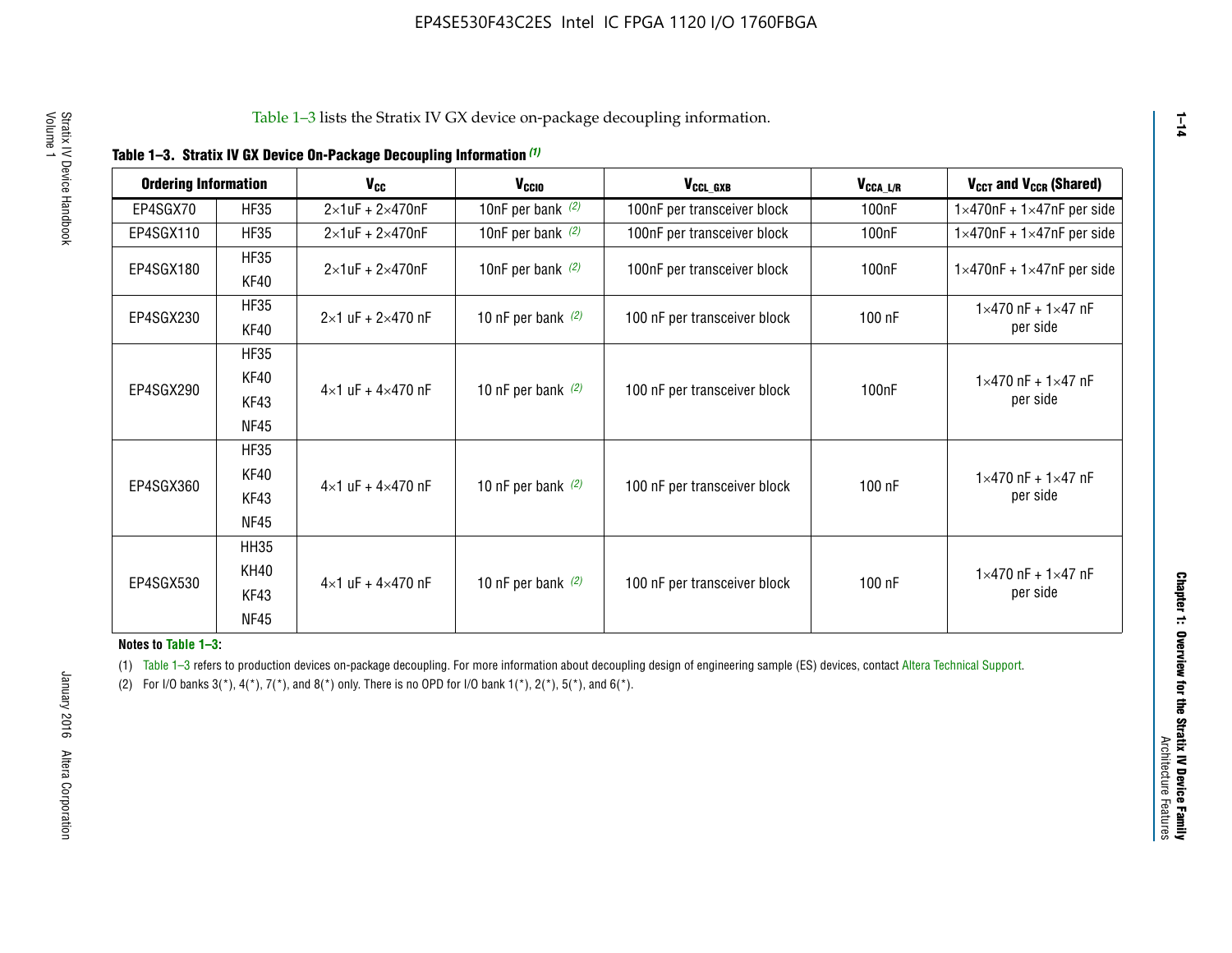#### Table 1–4 lists the Stratix IV E device features.

#### **Table 1–4. Stratix IV E Device Features**

| <b>Feature</b>                                      | <b>EP4SE230</b> |     | <b>EP4SE360</b>                        |              | <b>EP4SE530</b> |              |          | <b>EP4SE820</b> |            |
|-----------------------------------------------------|-----------------|-----|----------------------------------------|--------------|-----------------|--------------|----------|-----------------|------------|
| Package Pin Count                                   | 780             | 780 | 1152                                   | 1152         | 1517            | 1760         | 1152     | 1517            | 1760       |
| ALMs                                                | 91,200          |     | 141,440                                |              | 212,480         |              |          | 325,220         |            |
| LEs                                                 | 228,000         |     | 353,600                                |              | 531,200         |              |          | 813,050         |            |
| High-Speed LVDS<br>SERDES (up to<br>1.6 Gbps) $(1)$ | 56              | 56  | 88                                     | 88           | 112             | 112          | 88       | 112             | 132        |
| SPI-4.2 Links                                       | 3               | 3   | 4                                      | 4            |                 | 6            | 4        | 6               | 6          |
| <b>M9K Blocks</b><br>(256 x 36 bits)                | 1,235           |     | 1,248                                  |              | 1,280           |              |          | 1610            |            |
| M144K Blocks<br>(2048 x 72 bits)                    | 22              |     | 48                                     |              | 64              |              |          | 60              |            |
| <b>Total Memory</b><br>$(MLAB+M9K+$<br>M144K) Kb    | 17,133          |     | 22,564                                 |              | 27,376          |              |          | 33,294          |            |
| <b>Embedded Multipliers</b><br>$(18 \times 18)$ (2) | 1,288           |     | 1,040                                  |              | 1,024           |              |          | 960             |            |
| PLLs                                                | 4               | 4   | 8                                      | 8            | 12              | 12           | 8        | 12              | 12         |
| User I/Os $(3)$                                     | 488             | 488 | 744                                    | 744          | 976             | 976          | 744(4)   | 976 (4)         | 1120 $(4)$ |
| Speed Grade<br>(fastest to slowest)                 |                 |     | $-2, -3, -4$ $-2, -3, -4$ $-2, -3, -4$ | $-2, -3, -4$ | $-2, -3, -4$    | $-2, -3, -4$ | $-3, -4$ | $-3, -4$        | $-3, -4$   |

#### **Notes to Table 1–4:**

(1) The user I/O count from the pin-out files include all general purpose I/Os, dedicated clock pins, and dual purpose configuration pins. Transceiver pins and dedicated configuration pins are not included in the pin count.

(2) Four multiplier adder mode.

(3) Total pairs of high-speed LVDS SERDES take the lowest channel count of  $R_X/T_X$ .

(4) This data is preliminary.

**Chapter 1: Overview for the Stratix IV Device Family**

**Chapter 1: Overview for the Stratix IV Device Family**<br>Architecture Faatures

Architecture Features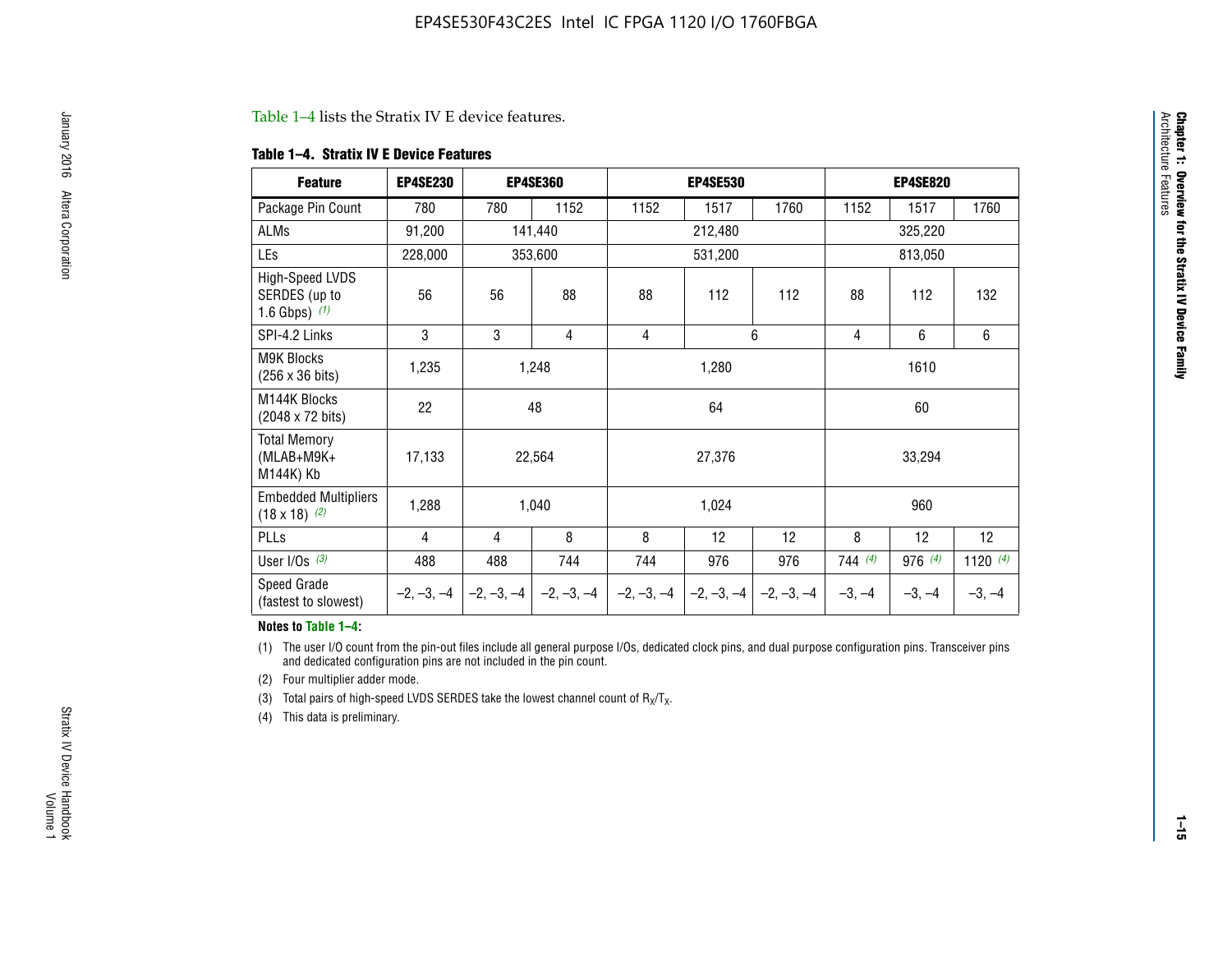Table 1–5 summarizes the Stratix IV E device package options.

| <b>Device</b> | <b>F780</b><br>$(29 \text{ mm} \times 29 \text{ mm})$ $(5)$ , $(6)$ | F1152<br>$(35 \text{ mm} \times 35 \text{ mm})$ $(5)$ $(7)$ | F <sub>1517</sub><br>$(40 \text{ mm} \times 40 \text{ mm})$ (7) | <b>F1760</b><br>$(42.5$ mm x 42.5 mm) $(7)$ |
|---------------|---------------------------------------------------------------------|-------------------------------------------------------------|-----------------------------------------------------------------|---------------------------------------------|
| EP4SE230      | F <sub>29</sub>                                                     |                                                             |                                                                 |                                             |
| EP4SE360      | H29 $(3)$                                                           | F35                                                         |                                                                 |                                             |
| EP4SE530      |                                                                     | H35 $(4)$                                                   | H40 $(4)$                                                       | F43                                         |
| EP4SE820      |                                                                     | H35 $(4)$                                                   | H40 $(4)$                                                       | F43                                         |

**Table 1–5. Stratix IV E Device Package Options** *(1)***,** *(2)*

#### **Notes to Table 1–5:**

(1) Device packages in the same column and marked under the same arrow sign have vertical migration capability.

(2) Use the Pin Migration Viewer in the Pin Planner to verify the pin migration compatibility when migrating devices. For more information, refer to *[I/O Management](http://www.altera.com/literature/hb/qts/qts_qii52013.pdf)* in the *Quartus II Handbook, Volume 2*.

(3) The 780-pin EP4SE360 device is available only in the 33 mm x 33 mm Hybrid flip chip package.

(4) The 1152-pin and 1517-pin for EP4SE530 and EP4SE820 devices are available only in the 42.5 mm x 42.5 mm Hybrid flip chip package.

(5) When migrating between hybrid and flip chip packages, there is an additional keep-out area. For more information, refer to the *[Package](http://www.altera.com/literature/ds/dspkg.pdf)  [Information Datasheet for Altera Devices](http://www.altera.com/literature/ds/dspkg.pdf)*.

(6) Devices listed in this column do not have on-package decoupling capacitors.

(7) Devices listed in this column have on-package decoupling capacitors. For more information about on-package decoupling capacitor value for each device, refer to Table 1–6.

Table 1–6 lists the Stratix IV E on-package decoupling information.

| Table 1–6. Stratix IV E Device On-Package Decoupling Information (1) |  |  |  |  |  |
|----------------------------------------------------------------------|--|--|--|--|--|
|----------------------------------------------------------------------|--|--|--|--|--|

|          | <b>Ordering Information</b> | V <sub>cc</sub>                     | <b>V<sub>CCIO</sub></b> |
|----------|-----------------------------|-------------------------------------|-------------------------|
| EP4SE360 | F <sub>35</sub>             | $4 \times 1$ uF + $4 \times 470$ nF | 10 nF per bank          |
|          | H35                         |                                     |                         |
| EP4SE530 | H40                         | $4\times1$ uF + $4\times470$ nF     | 10 nF per bank          |
|          | F43                         |                                     |                         |
|          | H35                         |                                     |                         |
| EP4SE820 | H40                         | $4\times1$ uF + $4\times470$ nF     | 10 nF per bank          |
|          | F43                         |                                     |                         |

**Note to Table 1–6:**

(1) Table 1–6 refers to production devices on-package decoupling. For more information about decoupling design of engineering sample (ES) devices, contact [Altera Technical Support](http://mysupport.altera.com/eservice/login.asp).

Table 1–7 lists the Stratix IV GT device features.

| <b>Feature</b>                       | <b>EP4S40G2</b> | <b>EP4S40G5</b> | <b>EP4S100G2</b> | <b>EP4S100G3</b> | <b>EP4S100G4</b> |      | <b>EP4S100G5</b> |
|--------------------------------------|-----------------|-----------------|------------------|------------------|------------------|------|------------------|
| Package Pin Count                    | 1517            | 1517            | 1517             | 1932             | 1932             | 1517 | 1932             |
| <b>ALMs</b>                          | 91,200          | 212,480         | 91,200           | 116,480          | 141,440          |      | 212.480          |
| LEs                                  | 228,000         | 531,200         | 228,000          | 291,200          | 353,600          |      | 531,200          |
| <b>Total Transceiver</b><br>Channels | 36              | 36              | 36               | 48               | 48               | 36   | 48               |

**Table 1–7. Stratix IV GT Device Features (Part 1 of 2)**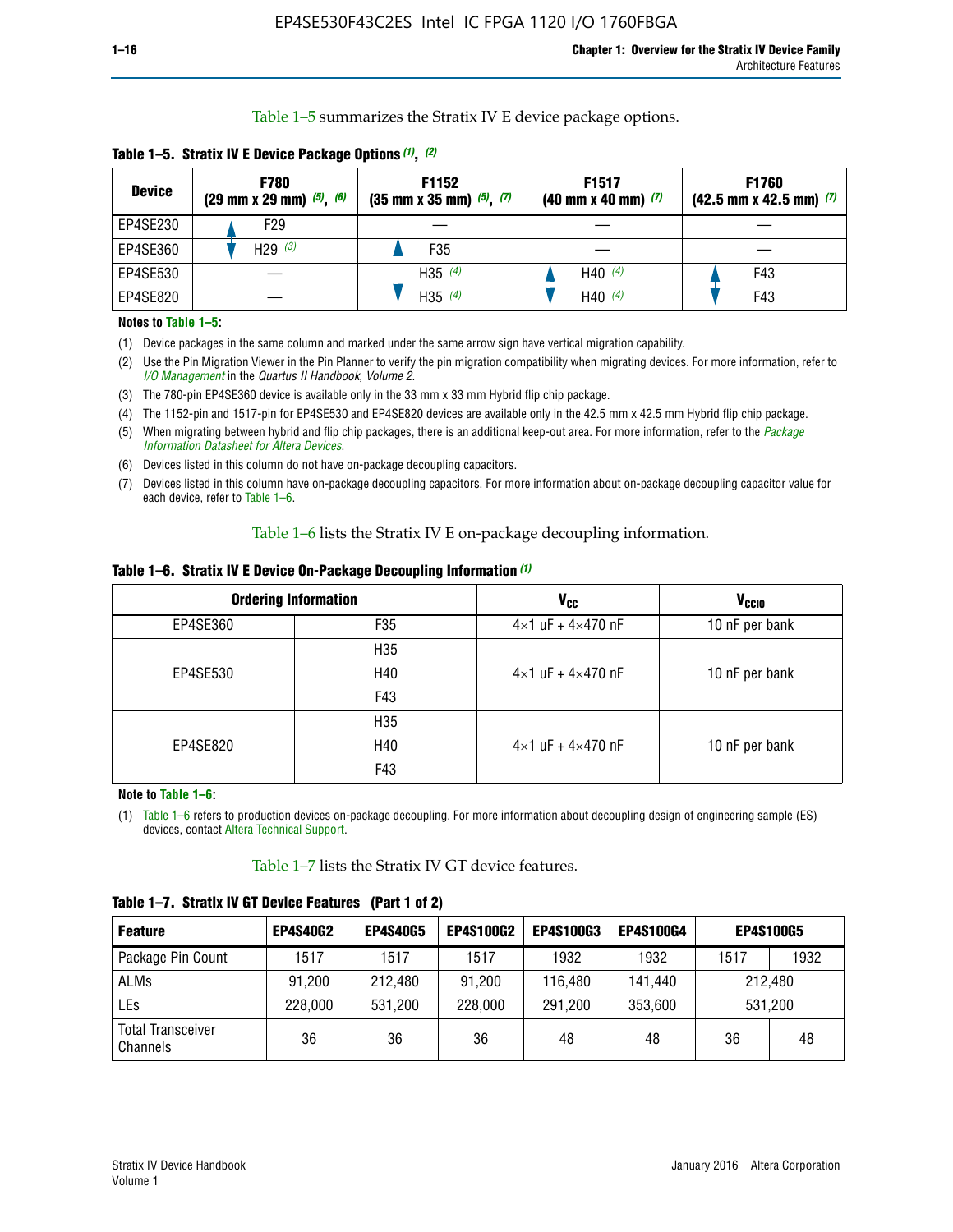## **Table 1–7. Stratix IV GT Device Features (Part 2 of 2)**

| <b>Feature</b>                                                               | <b>EP4S40G2</b> | <b>EP4S40G5</b> | <b>EP4S100G2</b> | <b>EP4S100G3</b> | EP4S100G4      |                | <b>EP4S100G5</b>          |
|------------------------------------------------------------------------------|-----------------|-----------------|------------------|------------------|----------------|----------------|---------------------------|
| 10G Transceiver<br>Channels<br>(600 Mbps - 11.3 Gbps)<br>with $PMA + PCS$ )  | 12              | 12              | 24               | 24               | 24             | 24             | 32                        |
| 8G Transceiver<br>Channels<br>(600 Mbps - 8.5 Gbps)<br>with PMA + PCS) $(1)$ | 12              | 12              | $\mathbf 0$      | 8                | 8              | $\mathbf 0$    | $\pmb{0}$                 |
| PMA-only CMU<br>Channels<br>(600 Mbps- 6.5 Gbps)                             | 12              | 12              | 12               | 16               | 16             | 12             | 16                        |
| PCIe hard IP Blocks                                                          | $\overline{2}$  | $\overline{2}$  | $\overline{2}$   | $\overline{4}$   | $\overline{4}$ | $\overline{2}$ | $\overline{4}$            |
| High-Speed LVDS<br><b>SERDES</b><br>(up to 1.6 Gbps) $(2)$                   | 46              | 46              | 46               | 47               | 47             | 46             | 47                        |
| SP1-4.2 Links                                                                | $\overline{2}$  | $\overline{2}$  | $\overline{2}$   | $\overline{2}$   | $\overline{2}$ | $\overline{2}$ | $\overline{2}$            |
| <b>M9K Blocks</b><br>(256 x 36 bits)                                         | 1,235           | 1,280           | 1,235            | 936              | 1,248          |                | 1,280                     |
| M144K Blocks<br>(2048 x 72 bits)                                             | 22              | 64              | 22               | 36               | 48             |                | 64                        |
| Total Memory (MLAB +<br>M9K + M144K) Kb                                      | 17,133          | 27,376          | 17,133           | 17,248           | 22,564         |                | 27,376                    |
| <b>Embedded Multipliers</b><br>$18 \times 18^{(3)}$                          | 1,288           | 1,024           | 1,288            | 832              | 1,024          |                | 1,024                     |
| PLLs                                                                         | 8               | 8               | 8                | 12               | 12             | 8              | 12                        |
| User I/Os $(4)$ , $(5)$                                                      | 654             | 654             | 654              | 781              | 781            | 654            | 781                       |
| Speed Grade<br>(fastest to slowest)                                          | $-1, -2, -3$    | $-1, -2, -3$    | $-1, -2, -3$     | $-1, -2, -3$     | $-1, -2, -3$   |                | $-1, -2, -3$ $-1, -2, -3$ |

**Notes to Table 1–7:**

(1) You can configure all 10G transceiver channels as 8G transceiver channels. For example, the EP4S40G2F40 device has twenty-four 8G transceiver channels and the EP4S100G5F45 device has thirty-two 8G transceiver channels.

(2) Total pairs of high-speed LVDS SERDES take the lowest channel count of  $R_X/T_X$ .

(3) Four multiplier adder mode.

(4) The user I/O count from the pin-out files include all general purpose I/Os, dedicated clock pins, and dual purpose configuration pins. Transceiver pins and dedicated configuration pins are not included in the pin count.

(5) This data is preliminary.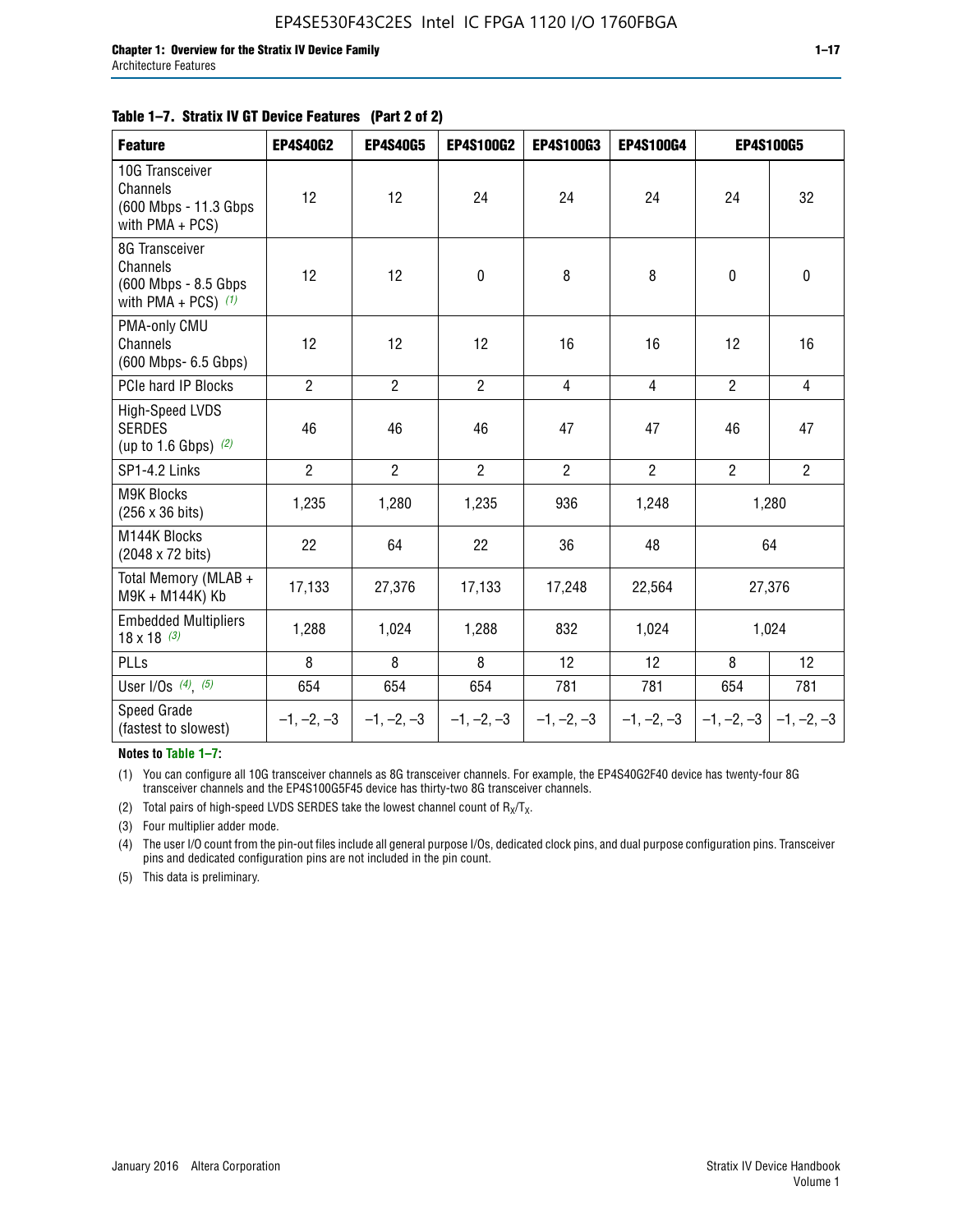Table 1–8 lists the resource counts for the Stratix IV GT devices.

| <b>Device</b>                      | <b>1517 Pin</b><br><b>1932 Pin</b><br>$(40 \text{ mm} \times 40 \text{ mm})$ $(3)$<br>(45 mm x 45 mm) |     |  |
|------------------------------------|-------------------------------------------------------------------------------------------------------|-----|--|
| <b>Stratix IV GT 40 G Devices</b>  |                                                                                                       |     |  |
| EP4S40G2                           | F40                                                                                                   |     |  |
| EP4S40G5                           | H40 $(4)$ , $(5)$                                                                                     |     |  |
| <b>Stratix IV GT 100 G Devices</b> |                                                                                                       |     |  |
| EP4S100G2                          | F40                                                                                                   |     |  |
| EP4S100G3                          |                                                                                                       | F45 |  |
| EP4S100G4                          |                                                                                                       | F45 |  |
| EP4S100G5                          | (5)<br>$(4)$ ,<br>H40                                                                                 | F45 |  |

#### **Notes to Table 1–8:**

(1) This table represents pin compatability; however, it does not include hard IP block placement compatability.

- (2) Devices under the same arrow sign have vertical migration capability.
- (3) When migrating between hybrid and flip chip packages, there is an additional keep-out area. For more information, refer to the *[Altera Device Package Information Data Sheet](http://www.altera.com/literature/ds/dspkg.pdf)*.
- (4) EP4S40G5 and EP4S100G5 devices with 1517 pin-count are only available in 42.5-mm x 42.5-mm Hybrid flip chip packages.
- (5) If you are using the hard IP block, migration is not possible.

Table 1–9 lists the Stratix IV GT on-package decoupling information.

**Table 1–9. Stratix IV GT Device On-Package Decoupling Information** *(1)*

| <b>Ordering</b><br><b>Information</b> | Vcc                                 | <b>V<sub>CCIO</sub></b> | V <sub>CCL GXB</sub>            | V <sub>CCA L/R</sub> | V <sub>CCT L/R</sub> | V <sub>CCR_L/R</sub> |
|---------------------------------------|-------------------------------------|-------------------------|---------------------------------|----------------------|----------------------|----------------------|
| EP4S40G2F40                           | $2 \times 1$ uF + $2 \times 470$ nF | 10 nF per bank $(2)$    | 100 nF per<br>transceiver block | $100$ nF             | $100$ nF             | $100$ nF             |
| EP4S100G2F40                          |                                     |                         |                                 |                      |                      |                      |
| EP4S100G3F45                          |                                     | 10 nF per bank $(2)$    | 100 nF per<br>transceiver block | $100$ nF             | $100$ nF             | $100$ nF             |
| EP4S100G4F45                          |                                     |                         |                                 |                      |                      |                      |
| EP4S40G5H40                           | $4\times1$ uF + $4\times470$ nF     |                         |                                 |                      |                      |                      |
| EP4S100G5H40                          |                                     |                         |                                 |                      |                      |                      |
| EP4S100G5F45                          |                                     |                         |                                 |                      |                      |                      |

**Notes to Table 1–9:**

(1) Table 1–9 refers to production devices on-package decoupling. For more information about decoupling design of engineering sample (ES) devices, contact [Altera Technical Support](http://mysupport.altera.com/eservice/login.asp).

(2) For I/O banks  $3(*)$ ,  $4(*)$ ,  $7(*)$ , and  $8(*)$  only. There is no OPD for I/O bank  $1(*)$ ,  $2(*)$ ,  $5(*)$ , and  $6(*)$ .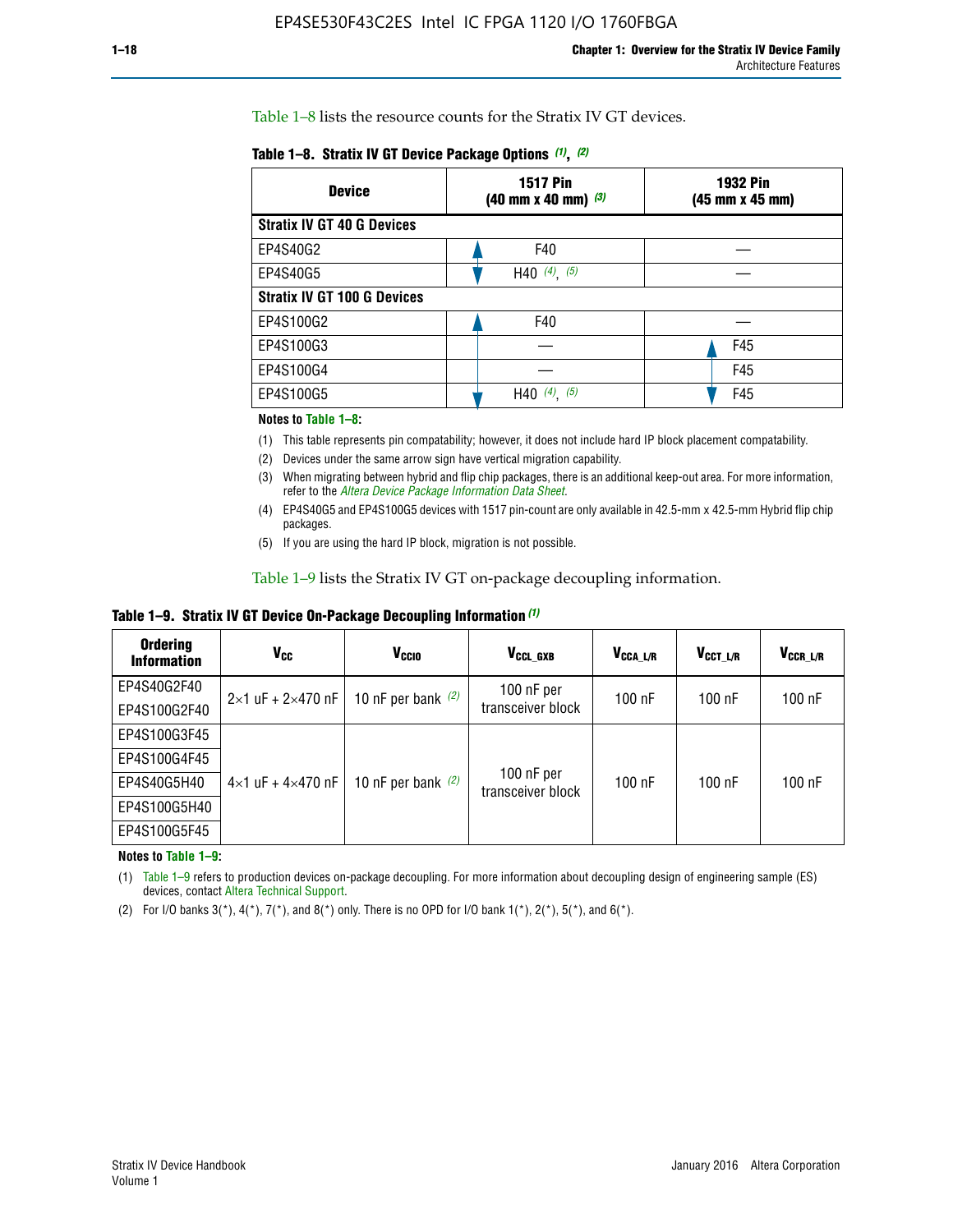# **Integrated Software Platform**

The Quartus II software provides an integrated environment for HDL and schematic design entry, compilation and logic synthesis, full simulation and advanced timing analysis, SignalTap II Logic Analyzer, and device configuration of Stratix IV designs. The Quartus II software provides the MegaWizard<sup> $M$ </sup> Plug-In Manager user interface to generate different functional blocks, such as memory, PLL, and digital signal processing logic. For transceivers, the Quartus II software provides the ALTGX MegaWizard Plug-In Manager interface that guides you through configuration of the transceiver based on your application requirements.

The Stratix IV GX and GT transceivers allow you to implement low-power and reliable high-speed serial interface applications with its fully reconfigurable hardware, optimal signal integrity, and integrated Quartus II software platform.

For more information about the QuarJanuary2016tus II software features, refer to the *[Quartus II Handbook](http://www.altera.com/literature/lit-qts.jsp)*.

# **Ordering Information**

This section describes the Stratix IV E, GT, and GX devices ordering information. Figure 1–4 shows the ordering codes for Stratix IV GX and E devices.



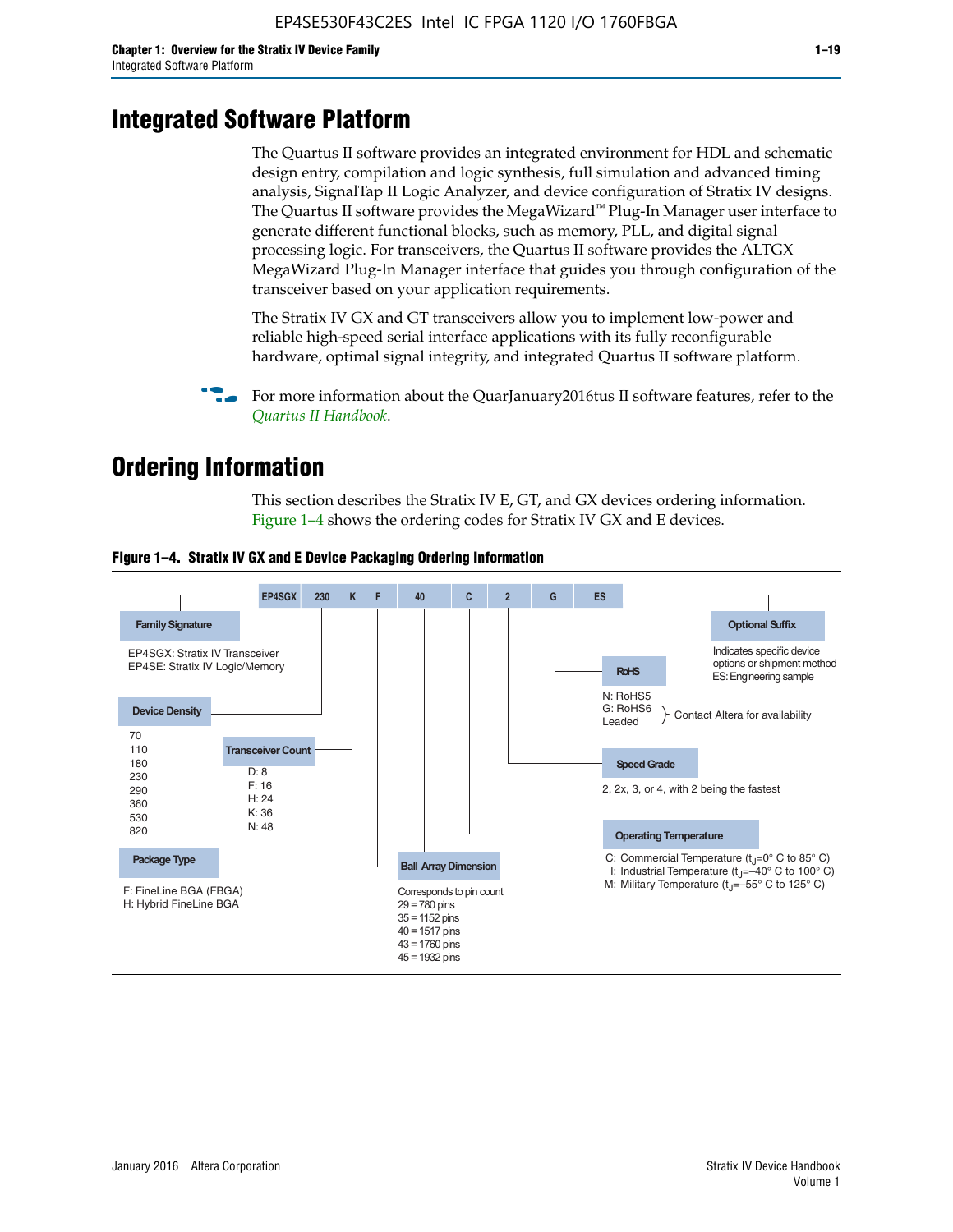Figure 1–5 shows the ordering codes for Stratix IV GT devices.





# **Document Revision History**

Table 1–10 lists the revision history for this chapter.

|  | Table 1–10. Document Revision History (Part 1 of 2) |  |  |
|--|-----------------------------------------------------|--|--|
|--|-----------------------------------------------------|--|--|

| <b>Date</b>       | Version | <b>Changes</b>                                         |
|-------------------|---------|--------------------------------------------------------|
| January 2016      | $3.5\,$ | <b>Updated Figure 1–4 with new RoHS information</b>    |
| September 2012    | 3.4     | ■ Updated Table 1–1 to close FB $#30986$ .             |
|                   |         | Updated Table 1–2 and Table 1–5 to close FB $#31127$ . |
| June 2011         | 3.3     | Added military temperature to Figure 1–4.              |
| February 2011     | 3.2     | ■ Updated Table 1–7 and Table 1–8.                     |
|                   |         | $\blacksquare$ Applied new template.                   |
|                   |         | Minor text edits.                                      |
| <b>March 2010</b> | 3.1     | <b>Updated Table 1–1, Table 1–2, and Table 1–7.</b>    |
|                   |         | ■ Updated Figure $1-3$ .                               |
|                   |         | ■ Updated the "Stratix IV GT Devices" section.         |
|                   |         | Added two new references to the Introduction section.  |
|                   |         | Minor text edits.                                      |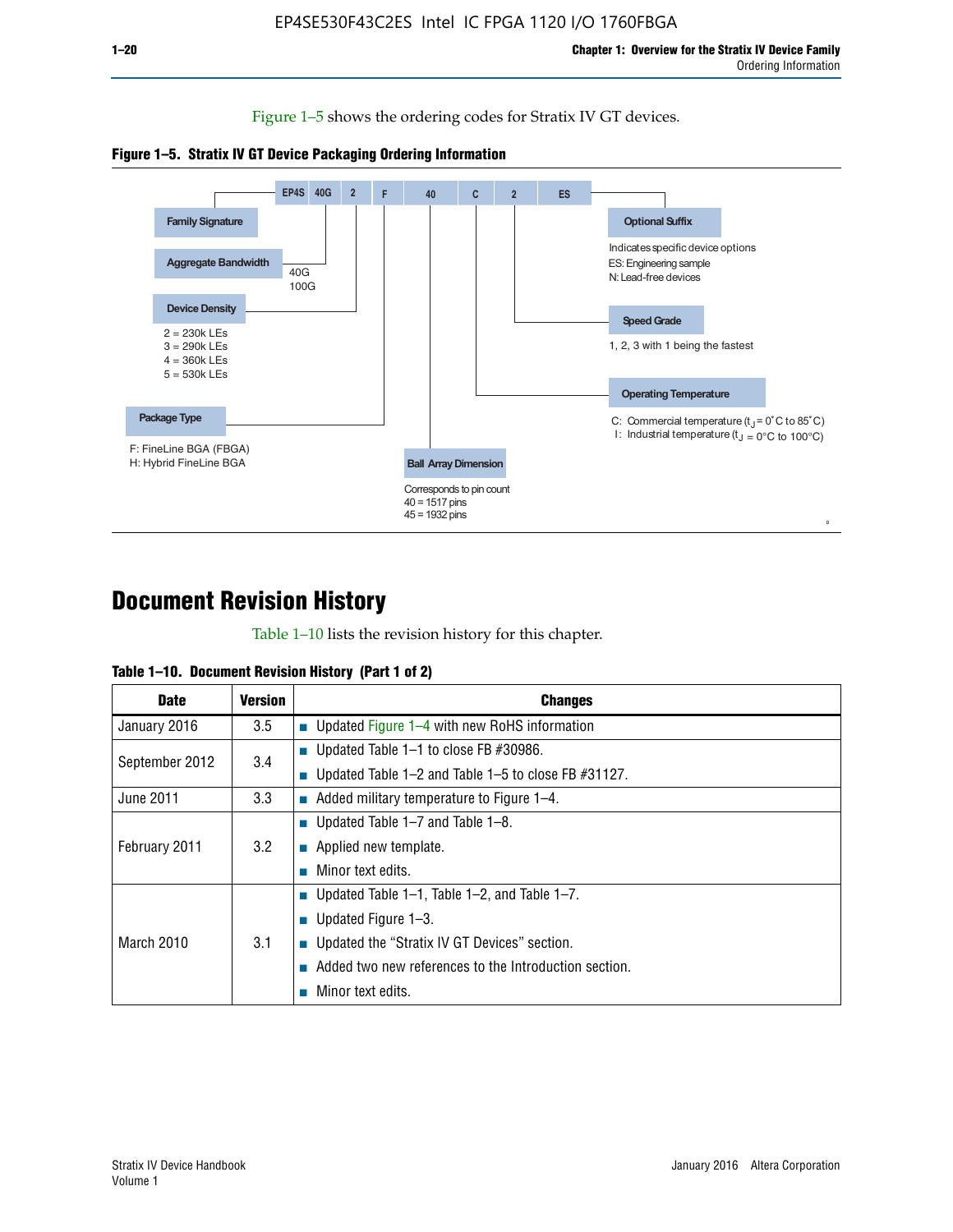#### **Table 1–10. Document Revision History (Part 2 of 2)**

| <b>Date</b>      | <b>Version</b> | <b>Changes</b>                                                                                                                                                                                                                                                                    |  |
|------------------|----------------|-----------------------------------------------------------------------------------------------------------------------------------------------------------------------------------------------------------------------------------------------------------------------------------|--|
| November 2009    |                | ■ Updated the "Stratix IV Device Family Overview", "Feature Summary", "Stratix IV GT<br>Devices", "High-Speed Transceiver Features", "FPGA Fabric and I/O Features", "Highest<br>Aggregate Data Bandwidth", "System Integration", and "Integrated Software Platform"<br>sections. |  |
|                  | 3.0            | $\blacksquare$ Added Table 1-3, Table 1-6, and Table 1-9.                                                                                                                                                                                                                         |  |
|                  |                | $\blacksquare$ Updated Table 1-1, Table 1-2, Table 1-4, Table 1-5, Table 1-7, and Table 1-8.                                                                                                                                                                                      |  |
|                  |                | ■ Updated Figure 1–3, Figure 1–4, and Figure 1–5.                                                                                                                                                                                                                                 |  |
|                  |                | $\blacksquare$ Minor text edits.                                                                                                                                                                                                                                                  |  |
| <b>June 2009</b> | 2.4            | $\blacksquare$ Updated Table 1-1.                                                                                                                                                                                                                                                 |  |
|                  |                | $\blacksquare$ Minor text edits.                                                                                                                                                                                                                                                  |  |
|                  |                | Added Table $1-5$ , Table $1-6$ , and Figure $1-3$ .                                                                                                                                                                                                                              |  |
|                  |                | $\blacksquare$ Updated Figure 1-5.                                                                                                                                                                                                                                                |  |
| April 2009       | 2.3            | ■ Updated Table 1–1, Table 1–2, Table 1–3, and Table 1–4.                                                                                                                                                                                                                         |  |
|                  |                | ■ Updated "Introduction", "Feature Summary", "Stratix IV GX Devices", "Stratix IV GT<br>Devices", "Architecture Features", and "FPGA Fabric and I/O Features"                                                                                                                     |  |
|                  | 2.2            | ■ Updated "Feature Summary", "Stratix IV GX Devices", "Stratix IV E Device", "Stratix IV<br>GT Devices", "Signal Integrity"                                                                                                                                                       |  |
| March 2009       |                | Removed Tables 1-5 and 1-6                                                                                                                                                                                                                                                        |  |
|                  |                | $\blacksquare$ Updated Figure 1-4                                                                                                                                                                                                                                                 |  |
|                  |                | ■ Updated "Introduction", "Feature Summary", "Stratix IV Device Diagnostic Features",<br>"Signal Integrity", "Clock Networks", "High-Speed Differential I/O with DPA and Soft-<br>CDR", "System Integration", and "Ordering Information" sections.                                |  |
|                  |                | Added "Stratix IV GT 100G Devices" and "Stratix IV GT 100G Transceiver Bandwidth"<br>sections.                                                                                                                                                                                    |  |
| March 2009       | 2.1            | ■ Updated Table 1–1, Table 1–2, Table 1–3, and Table 1–4.                                                                                                                                                                                                                         |  |
|                  |                | $\blacksquare$ Added Table 1-5 and Table 1-6.                                                                                                                                                                                                                                     |  |
|                  |                | ■ Updated Figure $1-3$ and Figure $1-4$ .                                                                                                                                                                                                                                         |  |
|                  |                | $\blacksquare$ Added Figure 1-5.                                                                                                                                                                                                                                                  |  |
|                  |                | Removed "Referenced Documents" section.                                                                                                                                                                                                                                           |  |
| November 2008    |                | Updated "Feature Summary" on page 1-1.                                                                                                                                                                                                                                            |  |
|                  |                | ■ Updated "Stratix IV Device Diagnostic Features" on page 1-7.                                                                                                                                                                                                                    |  |
|                  |                | Updated "FPGA Fabric and I/O Features" on page 1-8.                                                                                                                                                                                                                               |  |
|                  | 2.0            | $\blacksquare$ Updated Table 1-1.                                                                                                                                                                                                                                                 |  |
|                  |                | Updated Table 1-2.<br>П                                                                                                                                                                                                                                                           |  |
|                  |                | Updated "Table 1-5 shows the total number of transceivers available in the Stratix IV GT<br>Device." on page 1-15.                                                                                                                                                                |  |
| <b>July 2008</b> | 1.1            | Revised "Introduction".                                                                                                                                                                                                                                                           |  |
| May 2008         | 1.0            | Initial release.                                                                                                                                                                                                                                                                  |  |